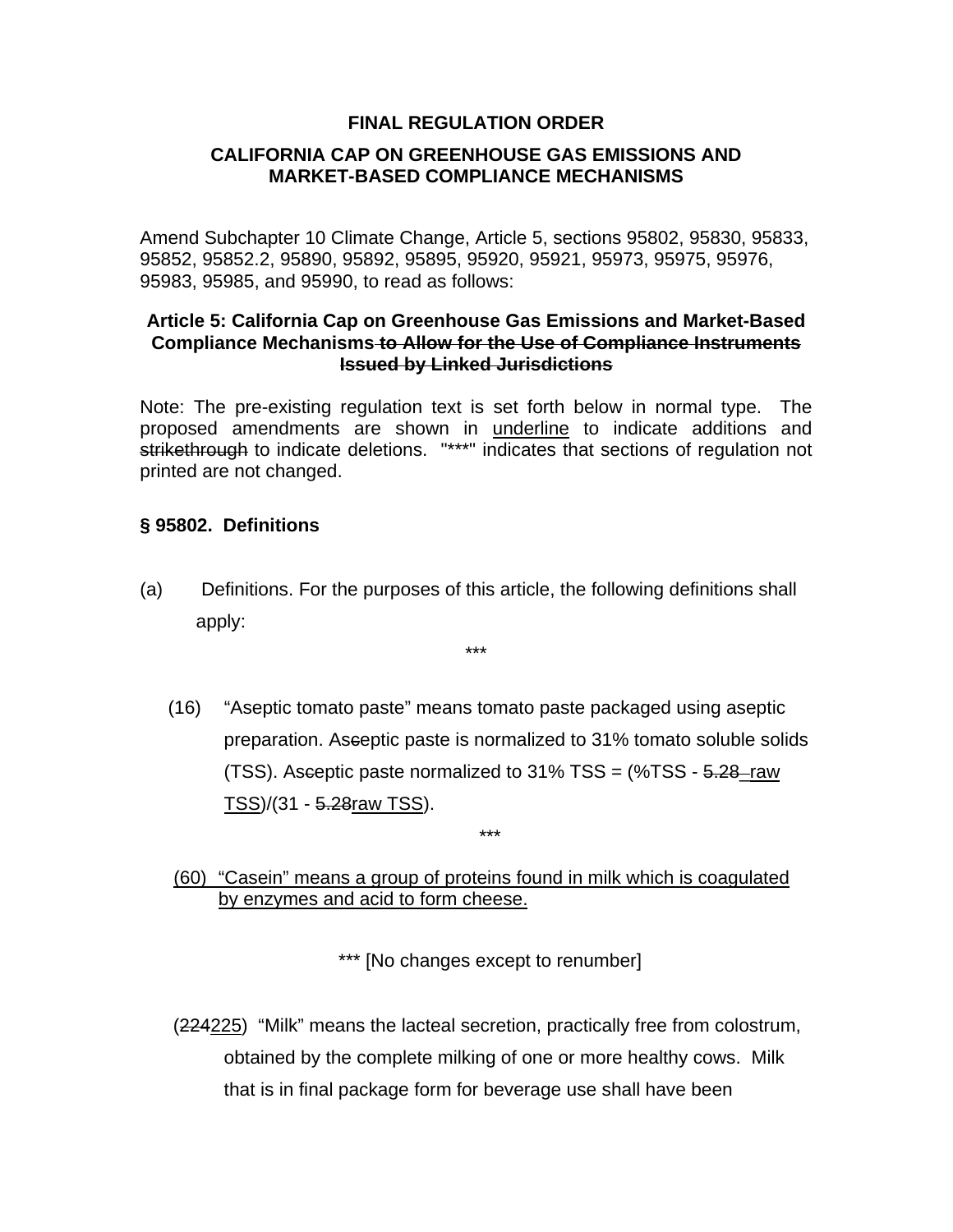pasteurized or ultrapasteurized, and shall contain not less than 8 1/4 percent milk solids not fat and not less than 3 1/4 percent milkfat. Milk may have been adjusted by separating part of the milkfat therefrom, or by adding thereto-cream to, concentrated milk, dry whole milk, skim milk, concentrated skim milk, or nonfat dry milk. Milk may be homogenized.

\*\*\* [No changes except to renumber]

- (238239)"Non-Aseptic tomato paste and tomato puree" means the sum of tomato paste and tomato puree packaged using methods other than aseptic preparation. Non-Aseptic paste and puree is normalized to 24% tomato soluble solids (TSS). Non-Aseptic Paste and puree Anormalized to 24% TSS =  $(\%TSS - 5.28raw TSS)/(24 - 5.28raw$ TSS).
- (239) "Non-Aseptic tomato puree" means tomato puree packaged using methods other than aseptic preparation. Non-Aseptic tomato puree is normalized to 24% tomato soluble solids (TSS) using TSS = (%TSS –  $5.28/(24 - 5.28)$ .
- (240) "Non-Aseptic whole and diced tomato" means the sum of whole and diced tomatoes packaged using methods other than aseptic preparation. Sum of Non-Aseptic Whole and Diced Tomatoes = Whole Tomatoes + (Diced Tomatoes x 1.05).

\*\*\*

(256) "On-purpose hydrogen gas" means molecular hydrogen gas produced as a result of a process or processes dedicated to producing hydrogen (e.g., steam methane reforming).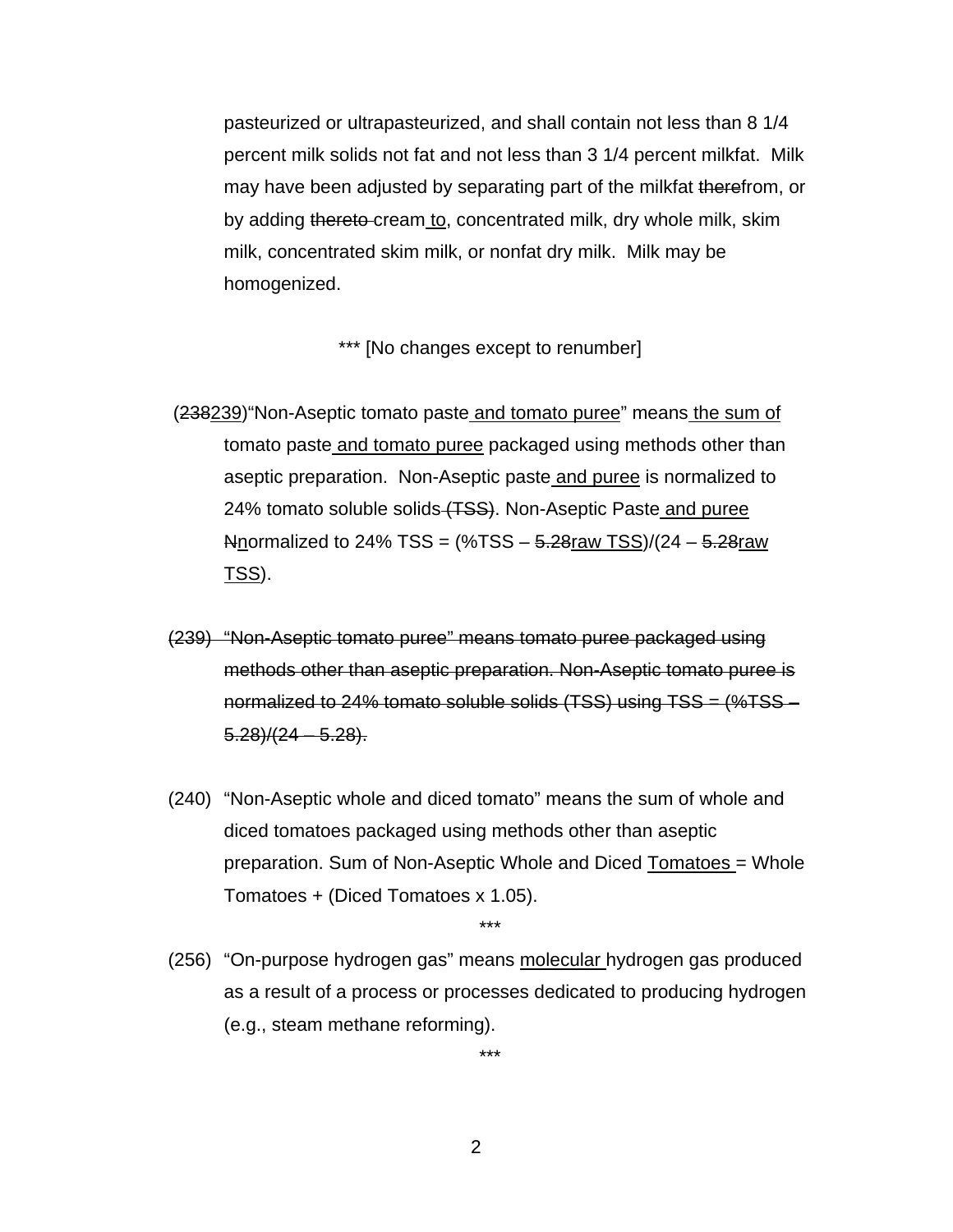(269) "Pickled Steel Sheet" means hot rolled steel sheet that is sent through a series of hydrochloric acid baths that remove the oxides-, and includes both finished pickled steel, and steel produced by the facility as an intermediate product for further processing.

\*\*\*

(282) "Powdered milk (High Heat (HH))" means milk powder obtained by removing water from pasteurized skim milk. It contains 5% or less moisture (by weight) and 1.5% or less milkfat (by weight). It is derived from cumulative heat treatment of 88 degrees C for 30 minutes and includes undenatured whey protein nitrogen equal to or less than 1.5 mg/g.

- (283) "Powdered milk (Low Heat (LH))" means milk powder obtained by removing water from pasteurized skim milk. It contains 5% or less moisture (by weight) and 1.5% or less milkfat (by weight). It is derived from cumulative heat treatment of milk not more than 70 degrees C for 2 minutes and includes undenatured whey protein nitrogen equal to or greater than 6 mg/g.
- (284) "Powdered milk (Medium Heat (MH))" means milk powder obtained by removing water from pasteurized skim milk. It contains 5% or less moisture (by weight) and 1.5% or less milkfat (by weight). It is derived from cumulative heat treatment of 70-78 degrees C for 20 minutes and includes undenatured whey protein nitrogen equal to or greater than 1.51 mg/g up to 5.99 mg/g.

\*\*\* [No changes except to renumber]

 (287284) "Pretzel" is a crisp biscuit made from dough formed ofinto a knot or stick, flavored with salt, passed through a caustic hot water bath and baked in an oven.

\*\*\* [No changes except to renumber]

3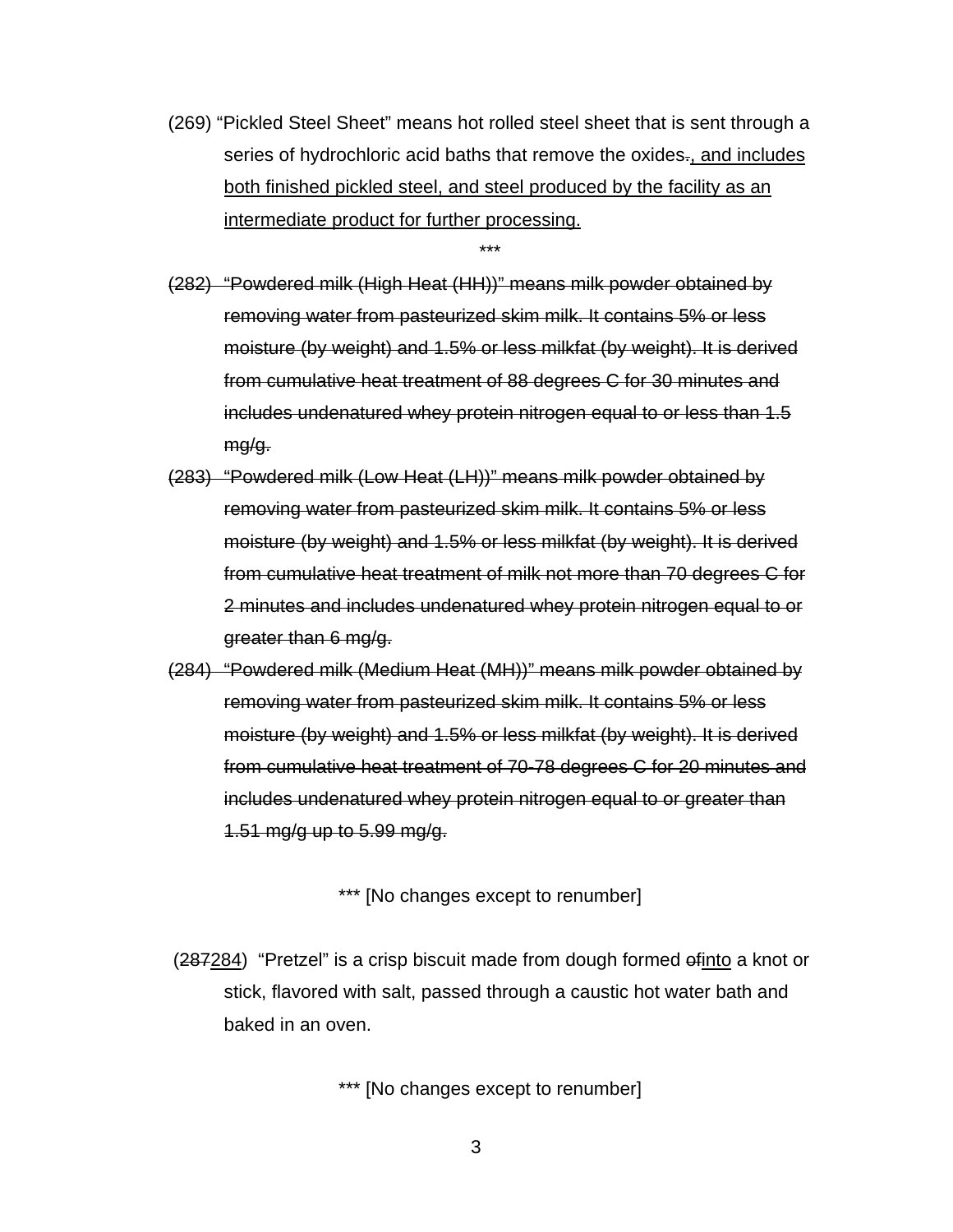(289286) "Primary Refinery Products" means aviation gasoline (EIA product codes 111 and 112), motor gasoline (finished) (EIA product codes 125, 127, 130, 149, and 166), motor gasoline blendstocks (EIA product codes 117, 118, 138, and 139), kerosene-type jet fuel (EIA product code 213), distillate fuel oil (EIA product codes 465, 466, and 467), renewable liquid fuels (EIA product codes 203, 205, and 207), and asphalt (EIA product code 931). For the purpose of calculating this value for each refinery, ARB will convert blendstocks into their finished fuel volumes by multiplying blendstocks by an assumed blending ratio.

 means aviation gasoline, motor gasoline (finished), kerosene-type jet fuel, distillate fuel oil, renewable liquid fuels, and asphalt. For the purpose of calculating this value for each refinery ARB will convert blendstocks into their finished fuel volumes by multiplying blendstocks by an assumed blending ratio.

\*\*\* [No changes except to renumber]

 (316) "Raw TSS" means the average annual percent tomato soluble solids of raw tomatoes to be processed in a tomato processing facility.

\*\*\* [No changes except to renumber]

 (321319) "Recycled Boxboard" means containers of solid fiber made from recycled fibers, including cereal boxes, shoe boxes, and protective paper packaging for dry foods. It also includes folding paper cartons, set-up boxes, and similar boxboard products. Recycled boxboard is made from recycled fibers.

\*\*\* [No changes except to renumber]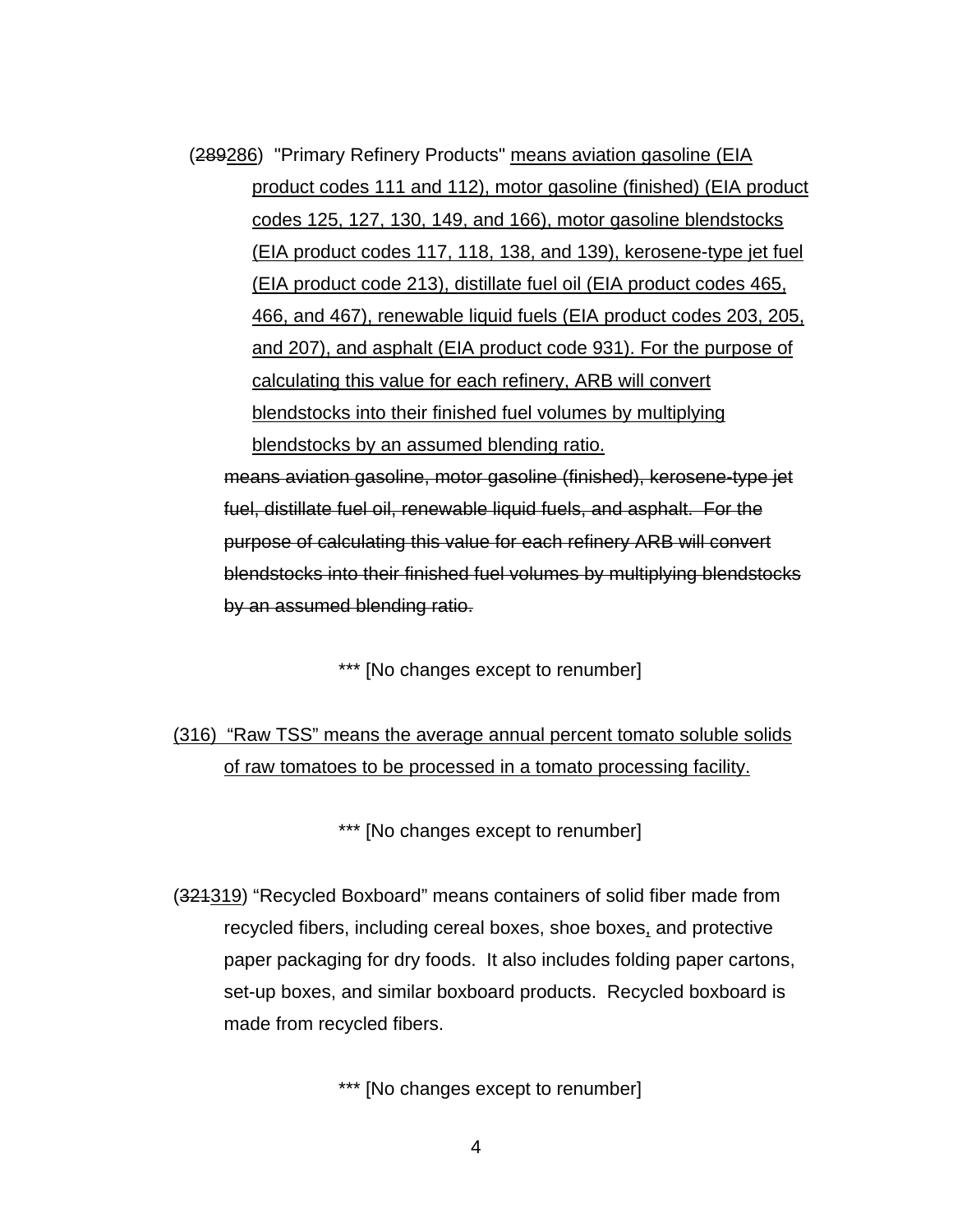(334332) "Reporting Period" means, in the context of offsets, the period of time for which an Offset Project Operator or Authorized Project Designee quantifies and reports GHG reductions or GHG removal enhancements covered in an Offset Project Data Report. The first reporting period for an offset project in an initial crediting period may consist of 6 to 24 consecutive months; all subsequent reporting periods in an initial crediting and all reporting periods in any renewed crediting period must consist of 12 consecutive months. For offset projects developed using the Compliance Offset Protocol Ozone Depleting Substances Projects, October 20, 2011in section 95973(a)(2)(C)1., there may only be one Reporting Period per offset project. The Reporting Period may not be longer than 12 months and there is no minimum timeframe imposed for the Reporting Period.

\*\*\* [No changes except to renumber]

 (366364)"Tin Plate" means thin sheet steel with a very thin coating of metallic tin. Tin plate also includes Tin Free Steel or TFS which has an extremely thin coating of metallic chromium<del>, metallic,</del> and chromium oxide. Tin plate is used primarily in can making.

 (367365)"Tissue" means a class of papers which are characteristically gauzy in texture and, in some cases, fairly transparent. They may be glazed, unglazed, or creped, and are used for a variety of purposes. Examples of different types of tissue papers include sanitary grades such as toilet, facial, napkin, towels, wipes, and special sanitary papers.

\*\*\* [No changes except to renumber]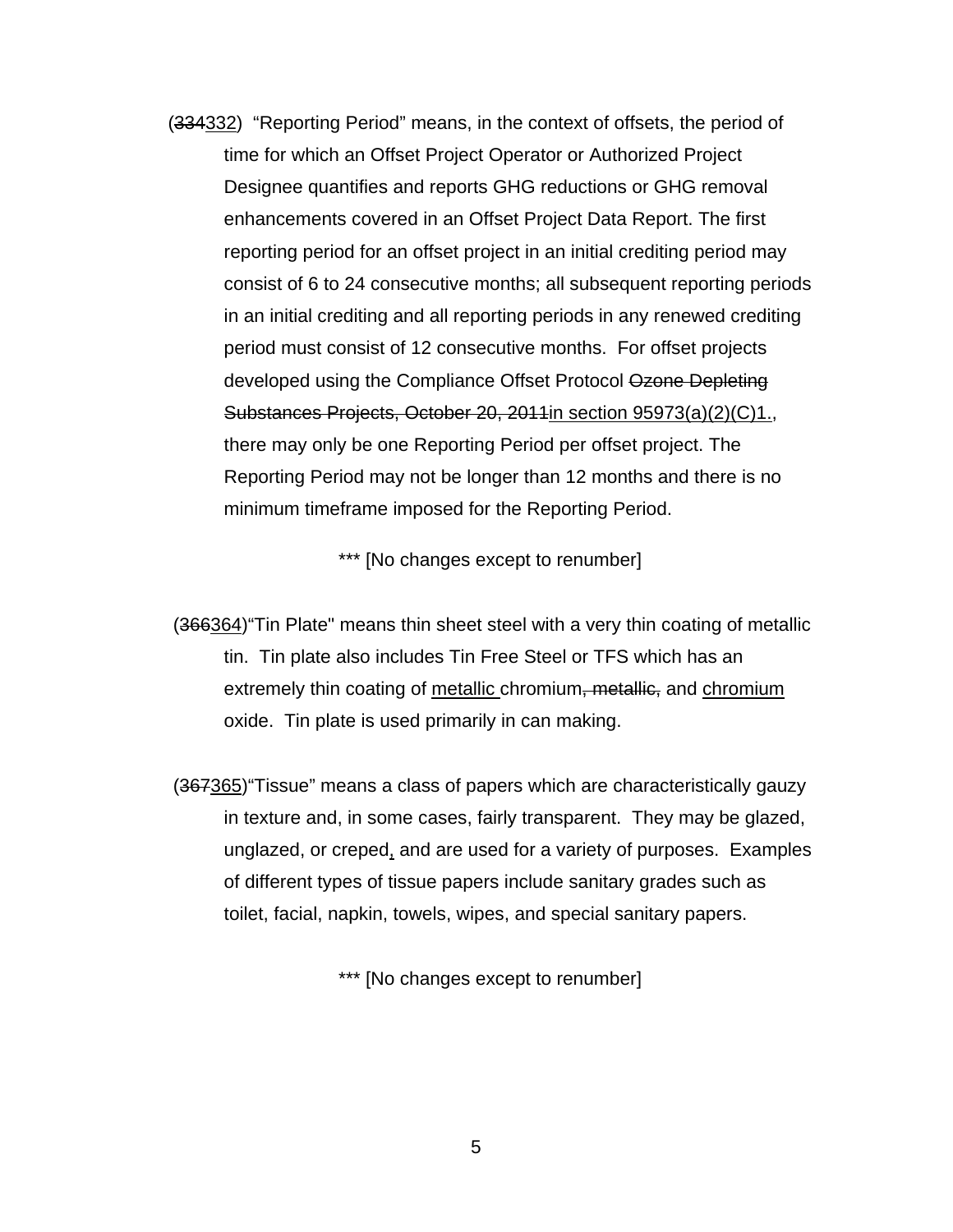(372370) "Tomato soluble solids" (TSS or NTSS) means the sucrose value as determined by the method prescribed in the "Official Methods of Analysis of the Association of Official Analytical Chemists," 13th Ed., 1980, sections 32.014 to 32.016 and 52.012. For instances where no salt has been added, the sucrose value obtained from the referenced tables shall be considered the percent of tomato soluble solids. If salt has been added either intentionally or through the application of the acidified break, determine the percent of such added sodium chloride as specified in the definition of salt. Subtract the percentage sodium chloride from the percentage of total soluble solids found (sucrose value from the refractive index tables) and multiply the difference by 1.016. The resultant value is considered the percent of "tomato soluble solids."

\*\*\* [No changes except to renumber]

(396394) "Water absorption capacity" means the mass of water that is absorbed per unit mass of the test piece using the methodology specified by ISO 12625-8:2010 except for the humidity and temperature conditions, which shall be 50% relative humidity +/- 2%, and 23 degrees C +/- 1 degree C.

\*\*\* [No changes except to renumber]

 (398396) "Whole chicken and chicken parts" means whole chicken or chicken parts (including breasts, thighs, wings, and drums) that are packaged for wholesale or retail sale, or transferred to other facilities. \*\*\* [No changes except to renumber]

NOTE: Authority cited: Sections 38510, 38560, 38562, 38570, 38571, 38580, 39600 and 39601, Health and Safety Code. Reference: Sections 38530, 38560.5, 38564, 38565, 38570 and 39600, Health and Safety Code.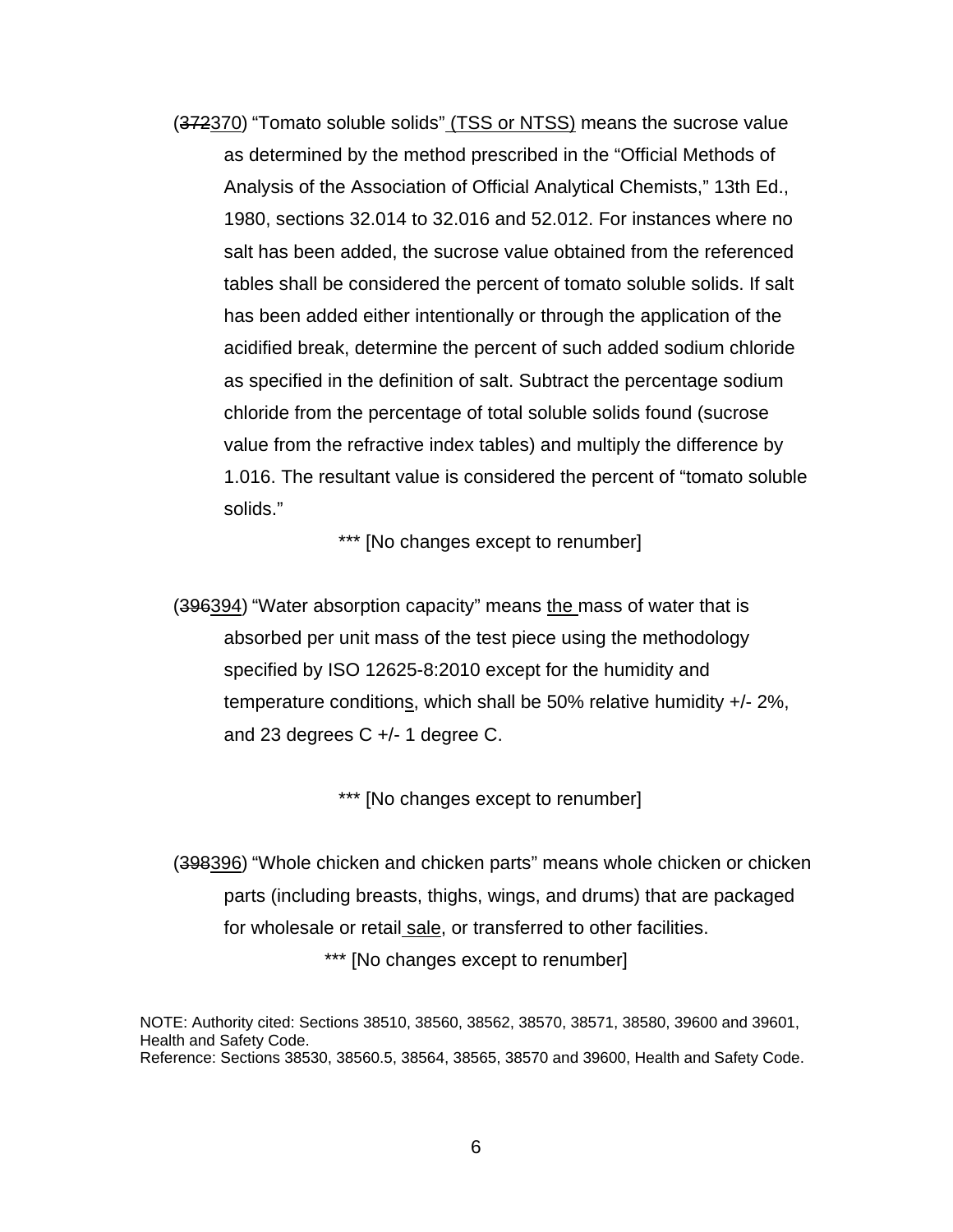#### **§ 95830. Registration with ARB.**

**\*\*\*** 

#### (c) Requirements for Registration.

(1) An entity must complete an application to register with ARB for an account in the tracking system that contains the following information:

\*\*\*

(H) Identification of all other entities with whom the entity has a corporate association, direct corporate association, or indirect corporate association that must be reported pursuant to section 95833(d), and a brief description of the association. When identifying direct corporate associations pursuant to section 95833(d) that are not registered in the Cap-and-Trade Program or in a GHG ETS to which California has linked pursuant to subarticle 12, an entity may opt to limit this identification by disclosing only those unregistered direct corporate associated entities that participate in a market related to the Cap-and-Trade Program in accordance with section 95830(c)(1)(H)1. Notwithstanding this option of a more limited disclosure, a registered entity that has a direct or indirect corporate association with another registered entity must always disclose the identity of all entities involved in the line of direct or indirect corporate associations between the two registered entities, even if such entities are not registered. An entity completing an application to register with ARB and for an account in the tracking system, or updating its information pursuant to sections 95833 and 95830(f)(1), must provide all applicable information required by section 95833(d)(1)-(2), or, for unregistered direct corporate associations only, the entity may opt to comply by disclosing unregistered direct corporate associations in accordance with section 95830(c)(1)(H)1.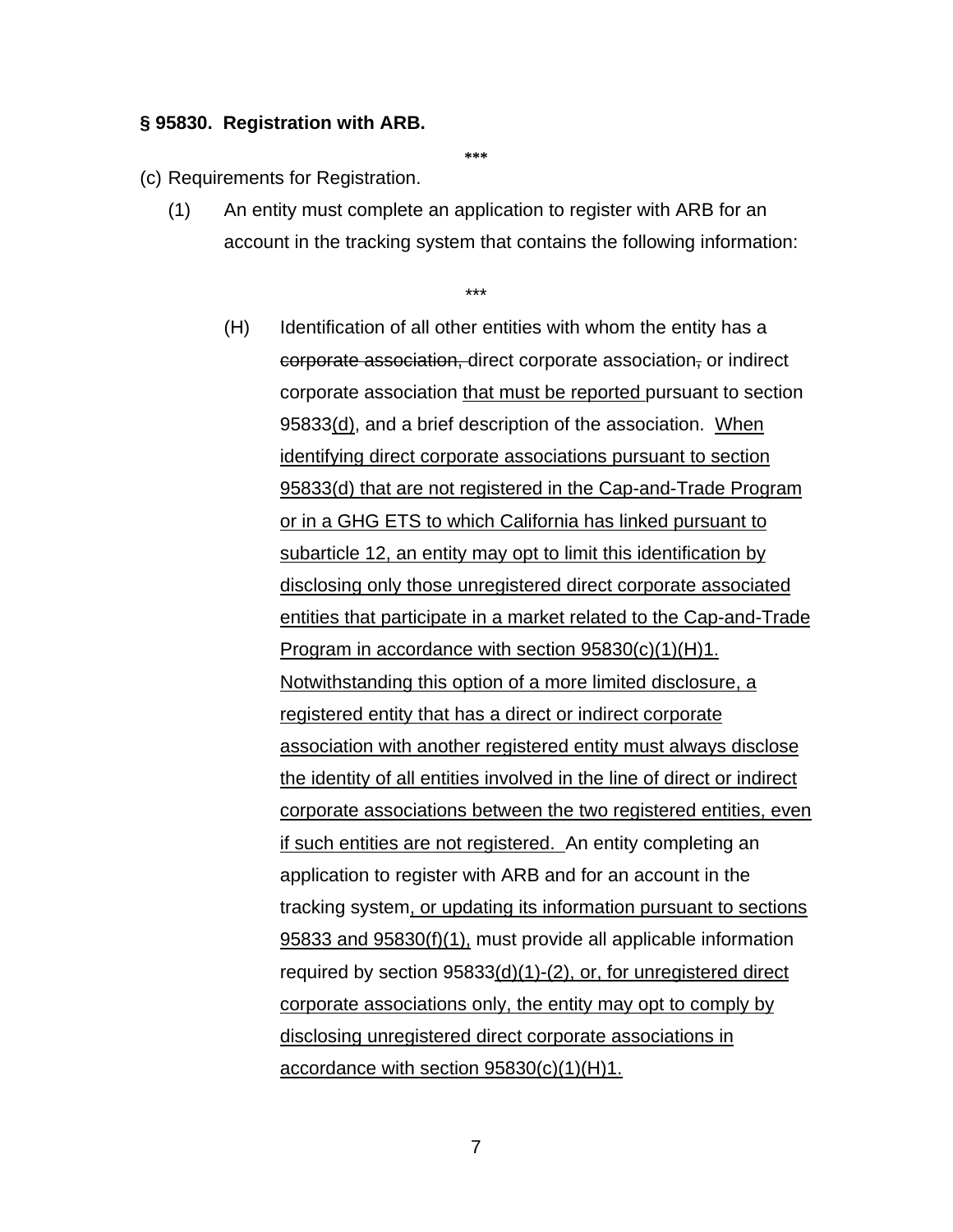1. As an alternative to disclosing all unregistered direct corporate associations pursuant to section 95833(d), an entity may disclose those unregistered direct corporate associated entities that trade, sell, or purchase for resale any natural gas, oil, electricity, or greenhouse gas emission instrument, or natural gas, oil, electricity, or greenhouse gas emission instrument derivative or swap on exchanges. To disclose unregistered direct corporate associations, an entity also may submit the most recent information submitted to another government agency in the United States on one or more of the following official governmental forms or documentation as needed to meet the required disclosure: (1) Exhibit 21 of the Form 10-K submitted to the Securities and Exchange Commission by the registrant or an affiliate of the registrant; (2) the application for market-based rate authority, or update to such application, submitted by the registrant or an affiliate of the registrant to the Federal Energy Regulatory Commission pursuant to 18 CFR Part 35 and Order 697; (3) the application for registration with the National Futures Association, or update to such application, submitted by the registrant or an affiliate of the registrant as required by the Commodity Futures Trading Commission pursuant to the Commodity Exchange Act; (4) Form 40 or Form 40S filed by the registrant or an affiliate of the registrant in accordance with the Commodity Futures Trading Commission's reporting rules; and/or (5) Part 1A of a Form ADV filed with the Securities and Exchange Commission by a registered investment advisor responsible for managing the registrant.

\*\*\*

8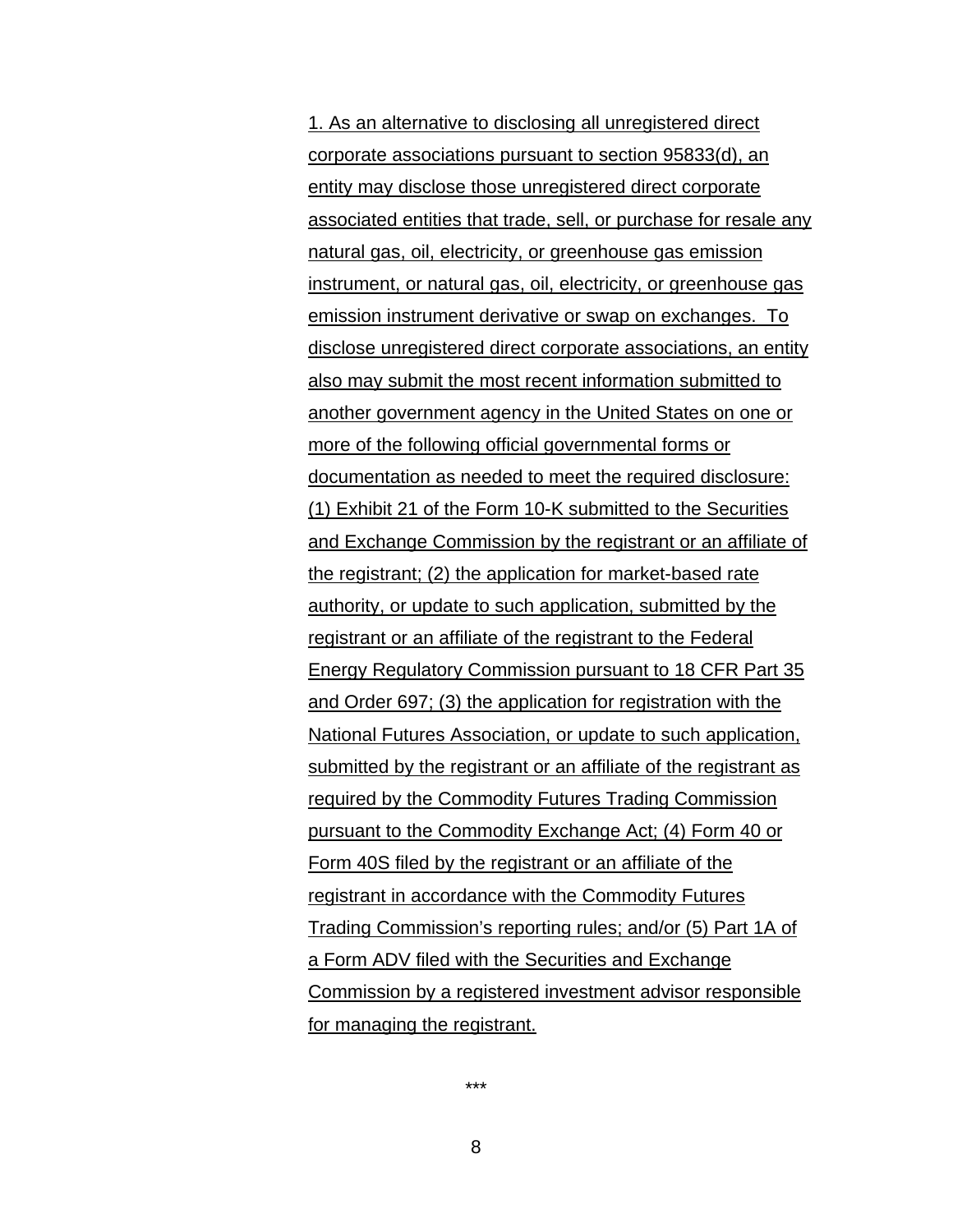- (f) Updating Registration Information.
	- (1) Registered entities must update their registration information as required by any change to the provisions of 95830(c) within 30 days of the changes becoming effective. When there is a change to the information registrants have submitted pursuant to section 95830(c), registrants must update the registration information within 30 calendar days of the change unless otherwise specified below. Updates of information provided pursuant to section  $95830(c)(1)(l)$  may be updated within one year of the change each calendar quarter instead of within 30 calendar days of the change. If changes in information submitted pursuant to section 95830(c)(1)(H) are related to entities registered in the Cap-and-Trade Program or in a GHG ETS to which California has linked pursuant to subarticle 12, the information must be updated within 30 calendar days of the change. If changes in information submitted pursuant to section 95830(c)(1)(H) are related to entities which are not registered in the Cap-and-Trade Program or in a GHG ETS to which California has linked pursuant to subarticle 12, and which are not involved in the line of direct or indirect corporate associations between two registered entities, the information must be updated within one year of the change, instead of within 30 calendar days of the change.

NOTE: Authority cited: Sections 38510, 38560, 38562, 38570, 38571, 38580, 39600 and 39601, Health and Safety Code. Reference: Sections 38530, 38560.5, 38564, 38565, 38570 and 39600, Health and Safety Code.

\*\*\*

\*\*\*

#### **§ 95833. Disclosure of Corporate Associations.**

(a) Criteria for Determining Corporate Associations.

(4) An entity has an "indirect corporate association" with another entity if the two entities are both registered in the Cap-and-Trade Program and: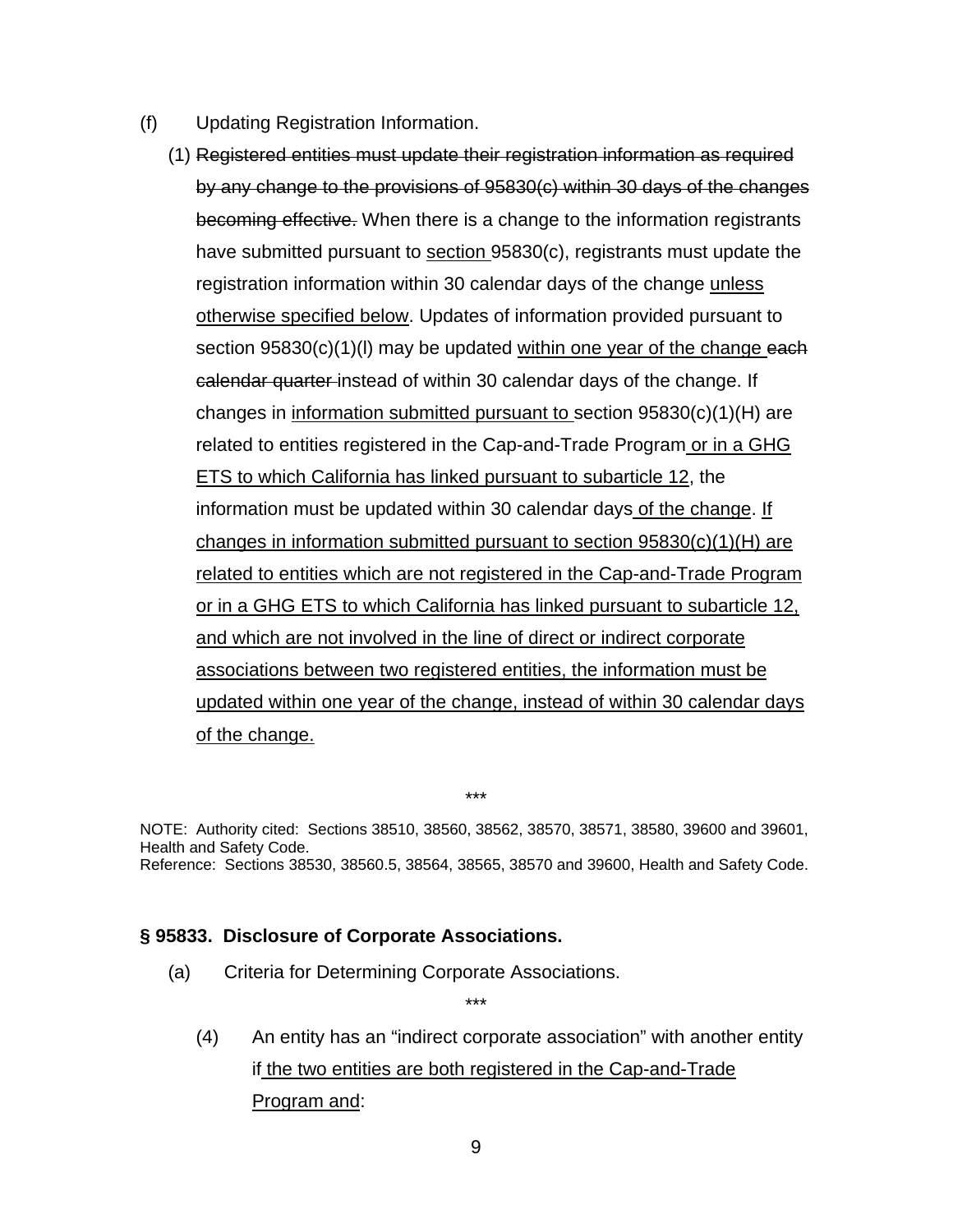- (A) The two entities do not have a direct corporate association; and
- (B) The two entities are connected through a line of more than one corporate association; and
- (C) The controlling entity's percentage of ownership or other indicia of control under section  $95833(a)(1)(A)$ ,  $(B)$ ,  $(C)$ ,  $(D)$ , or  $(F)$  of the indirectly controlled entity is more than 20 percent but less than or equal to 50 percent, or in the case of a limited partnership, the controlling entity controls the general partner. If the two entities are connected through a chain of more than one corporate association, the indicia of control under section  $95833(a)(1)(A)$ ,  $(B)$ ,  $(C)$ ,  $(D)$ ,  $(E)$  or  $(F)$  is calculated by after multiplying the percentages at each link in the chain of corporate associations.
- $(C)$  For the purposes of the calculation in section 95833(a)(4)(B), if the condition specified in section 95833(a)(2)(E) applies to a link in the chain of corporate associations then the indicia of control for that link in the chain of corporate associations will be set to 100%.
- (b) If California links to one or more GHG ETS pursuant to subarticle 12, then entities shall disclose direct and indirect corporate associations with entities registered with those linked programs.

\*\*\*

\*\*\*

 $(d)$  If an registered entity has a corporate, direct, or indirect corporate association with another registered entity, or an unregistered entity involved in determinations made pursuant to section 95833(a)(2), (3), (4) or (5), it must disclose the following information for each associated entity, unless, for unregistered direct corporate associated entities only, the registered entity discloses via official documentation pursuant to section 95830(c)(1)(H)1.: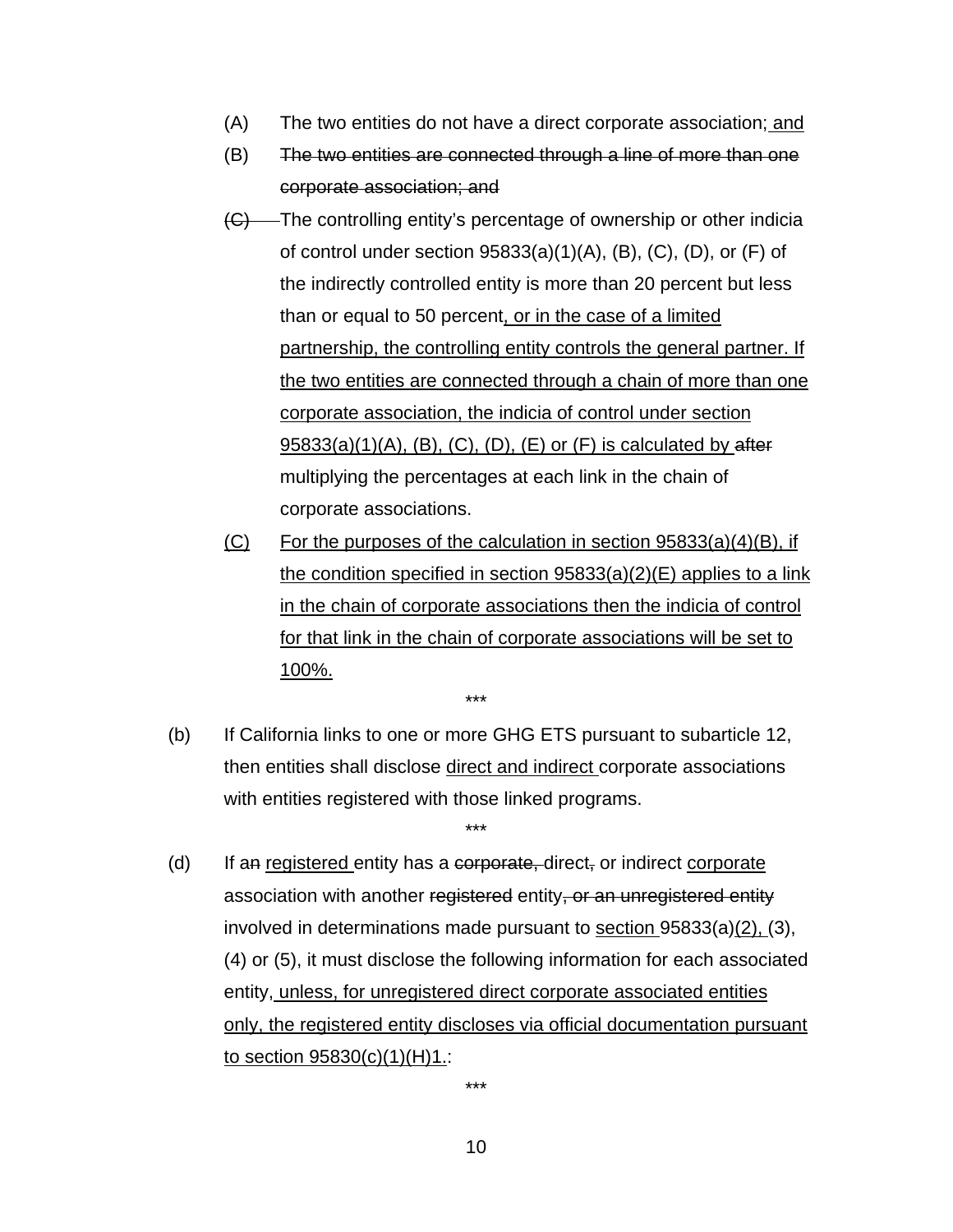- (e) The entity must disclose the information pursuant to section 95833(d) to the Executive Officer:
	- (1) When registering pursuant to section 95830;
	- (2) At any time after registering when a corporate, direct, or indirect corporate association is created or exists;
	- (3) Within Aat least one year of the change quarterly, for any changes to the information disclosed on corporate, direct and indirect corporate associations, pursuant to section 95830(f)(1); and

\*\*\*

NOTE: Authority cited: Sections 38510, 38560, 38562, 38570, 38571, 38580, 39600 and 39601, Health and Safety Code. Reference: Sections 38530, 38560.5, 38564, 38565, 38570 and 39600, Health and Safety Code.

# **§ 95852. Emission Categories Used to Calculate Compliance Obligations.**

\*\*\*

(g) Carbon Dioxide Suppliers. An entity that supplies carbon dioxide, "Carbon Dioxide Supplier" or  $CO<sub>2</sub>$  Supplier", covered under sections 95811(h) and 95812(c)(3) has an aggregated compliance obligation based on the sum of MT  $CO<sub>2</sub>$  included in an emissions data report that has received a positive or qualified positive emissions data verification statement or for which emissions have been assigned minus exported  $CO<sub>2</sub>$  that is not geologically sequestered, minus imported  $CO_{2}$  and minus  $CO_{2}$  verified to be geologically sequestered through use of a Board-approved carbon capture and geologic sequestration quantification methodology that ensures that the emissions reductions are real, permanent, quantifiable, verifiable, and enforceable. Emissions of  $CO<sub>2</sub>$  already covered with a compliance obligation upstream are not included.

NOTE: Authority cited: Sections 38510, 38560, 38562, 38570, 38571, 38580, 39600 and 39601, Health and Safety Code. Reference: Sections 38530, 38560.5, 38564, 38565, 38570 and 39600, Health and Safety Code.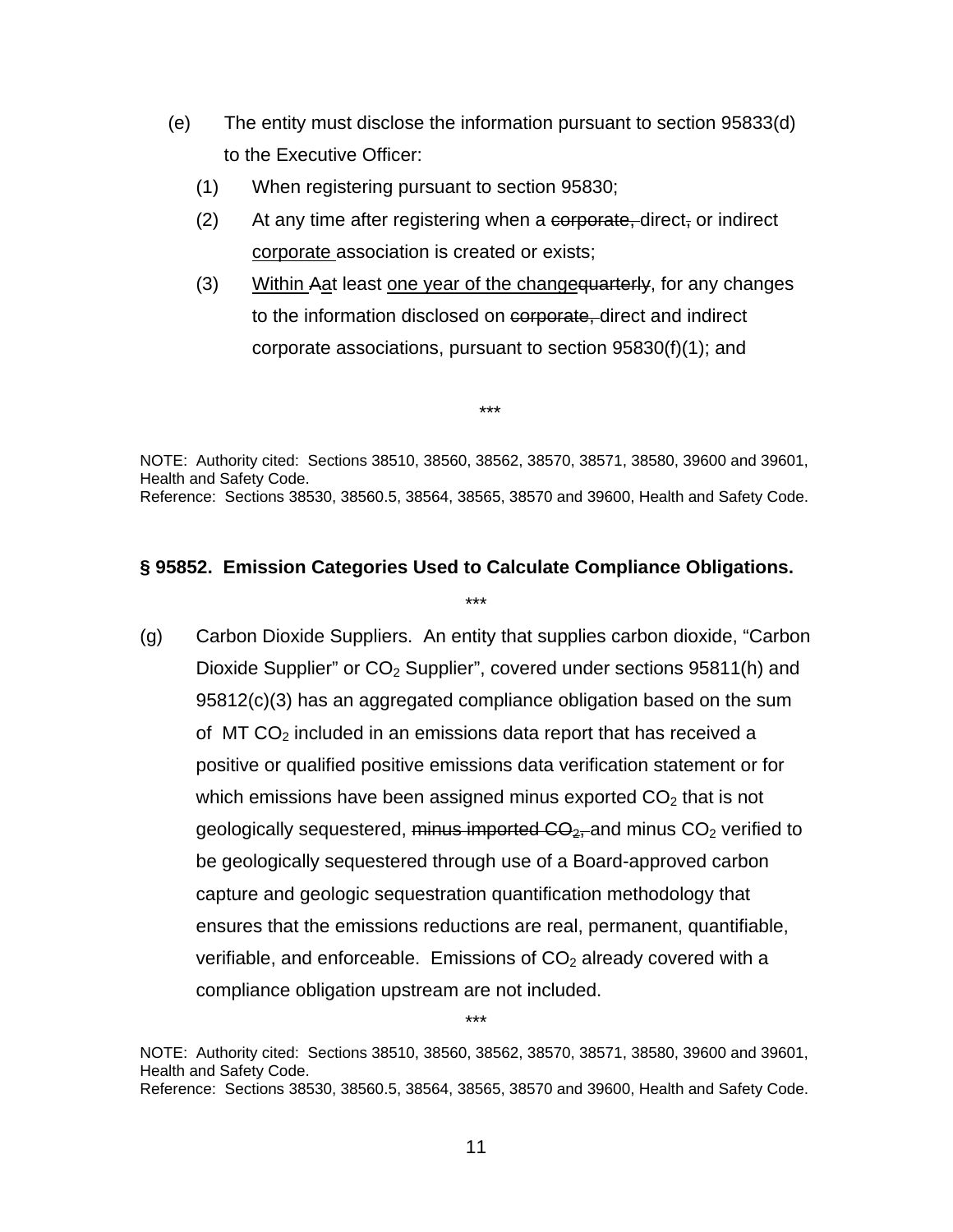### **§ 95852.2. Emissions Without a Compliance Obligation.**

- (b) The following additional process, vented, and fugitive emissions:
	- (1) Emissions from geothermal generating units and geothermal facilities, including geothermal geyser steam or fluids;

- (2) Emissions from natural gas hydrogen fuel cells;
- (3) Vented and fugitive emissions from storage tanks used in petroleum and natural gas production and natural gas transmission;
- (4) Vented and fugitive emissions reported under sections 95152(e) and (i) of MRR by local distribution companies that report under section 95122 of MRR;
- (5) Vented and fugitive emissions from natural gas transmission storage tanks used in petroleum and natural gas production and natural gas transmission, and from produced water;
- (6) Emissions reported by petroleum refineries from asphalt blowing operations, equipment leaks, storage tanks, and loading operations;
- (7) Emissions from low bleed pneumatic devices;
- (8) Emissions from high bleed pneumatic devices reported prior to January 1, 2015;
- (9) Vented emissions from well-site centrifugal and reciprocating compressors with a rated horsepower less than 250hp;
- (10) Sources for which fugitive emissions are estimated using leak detection and leaker emission factors, as required by section 95153(o) of MRR, and sources for which vented and fugitive emissions are estimated using a population count and emissions factors, as required by section 95153(p) of MRR;
- (11) Sources for which emissions originate from offshore petroleum and natural gas production facilities, as provided in section 95153(q) of MRR;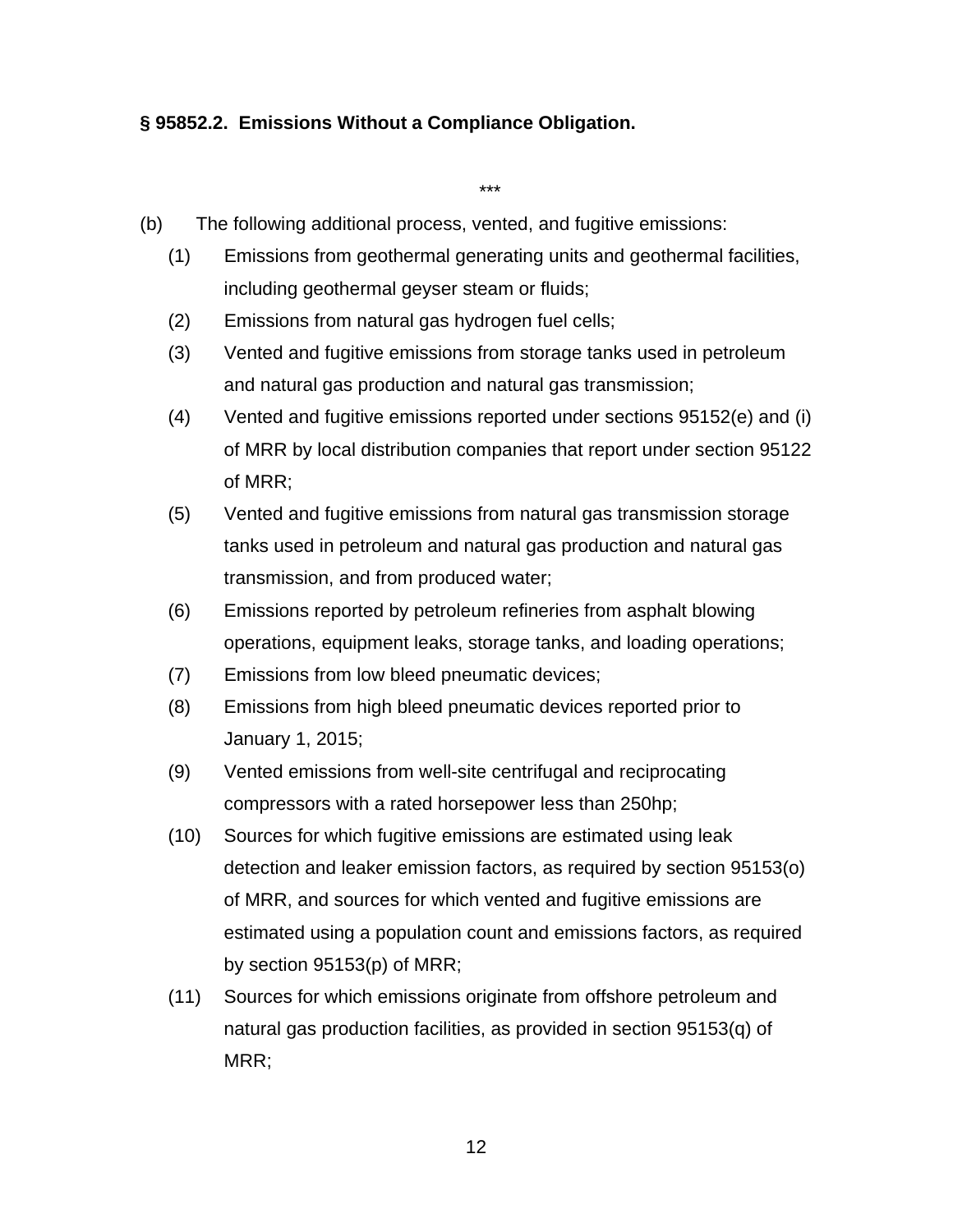- (12) Carbon dioxide that is imported, or that is exported for purposes other than geologic sequestration or enhanced oil recovery; and
- (13) Carbon dioxide used in the carbonation process during sugar production in facilities with NAICS code 311313.

NOTE: Authority cited: Sections 38510, 38560, 38562, 38570, 38571, 38580, 39600 and 39601, Health and Safety Code. Reference: Sections 38530, 38560.5, 38564, 38565, 38570 and 39600, Health and Safety Code.

\*\*\*

\*\*\*

### **§ 95890. General Provisions for Direct Allocations.**

 (e) Eligibility Requirements for Legacy Contract Generators. A legacy contract generator with an industrial counterparty that has demonstrated its eligibility to the satisfaction of the Executive Officer pursuant to section 95894 of this regulation shall be eligible for direct allocation of allowances through the second compliance period if it has complied with the requirements of MRR and has obtained a positive or a qualified positive emissions data verification statement pursuant to MRR. A legacy contract generator without an industrial counterparty that has demonstrated its eligibility to the satisfaction of the Executive Officer pursuant to section 95894 of this regulation shall be eligible for direct allocation of allowances if it has complied with the requirements of MRR and has obtained a positive or a qualified positive emissions data verification statement pursuant to MRR.

NOTE: Authority cited: Sections 38510, 38560, 38562, 38570, 38571, 38580, 39600 and 39601, Health and Safety Code. Reference: Sections 38530, 38560.5, 38564, 38565, 38570 and 39600, Health and Safety Code.

\*\*\*

# **§ 95892. Allocation to Electrical Distribution Utilities for Protection of Electricity Ratepayers.**

(a) Allocation to Individual Electrical Distribution Utilities. The allowances allocated to each electrical distribution utility from each budget year shall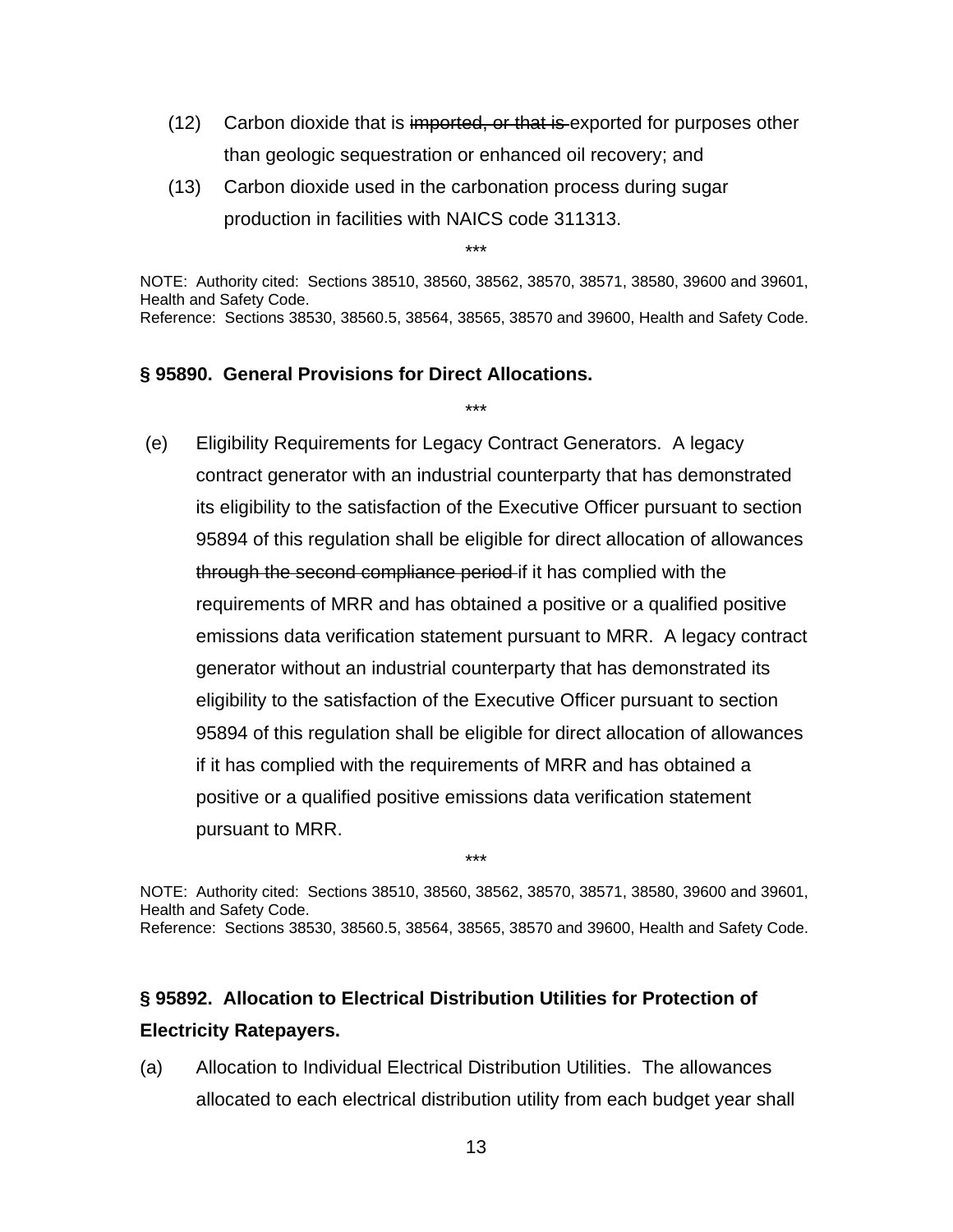be the electrical distribution utility sector allocation calculated pursuant to section 95870(d) for the budget year multiplied by the percentage allocation factors specified in Table 9-3, or the quantity of allowances in Table 9-3A. Any allowance allocated to electrical distribution utilities must be used exclusively for the benefit of retail ratepayers of each such electrical distribution utility, consistent with the goals of AB 32, and may not be used for the benefit of entities or persons other than such ratepayers.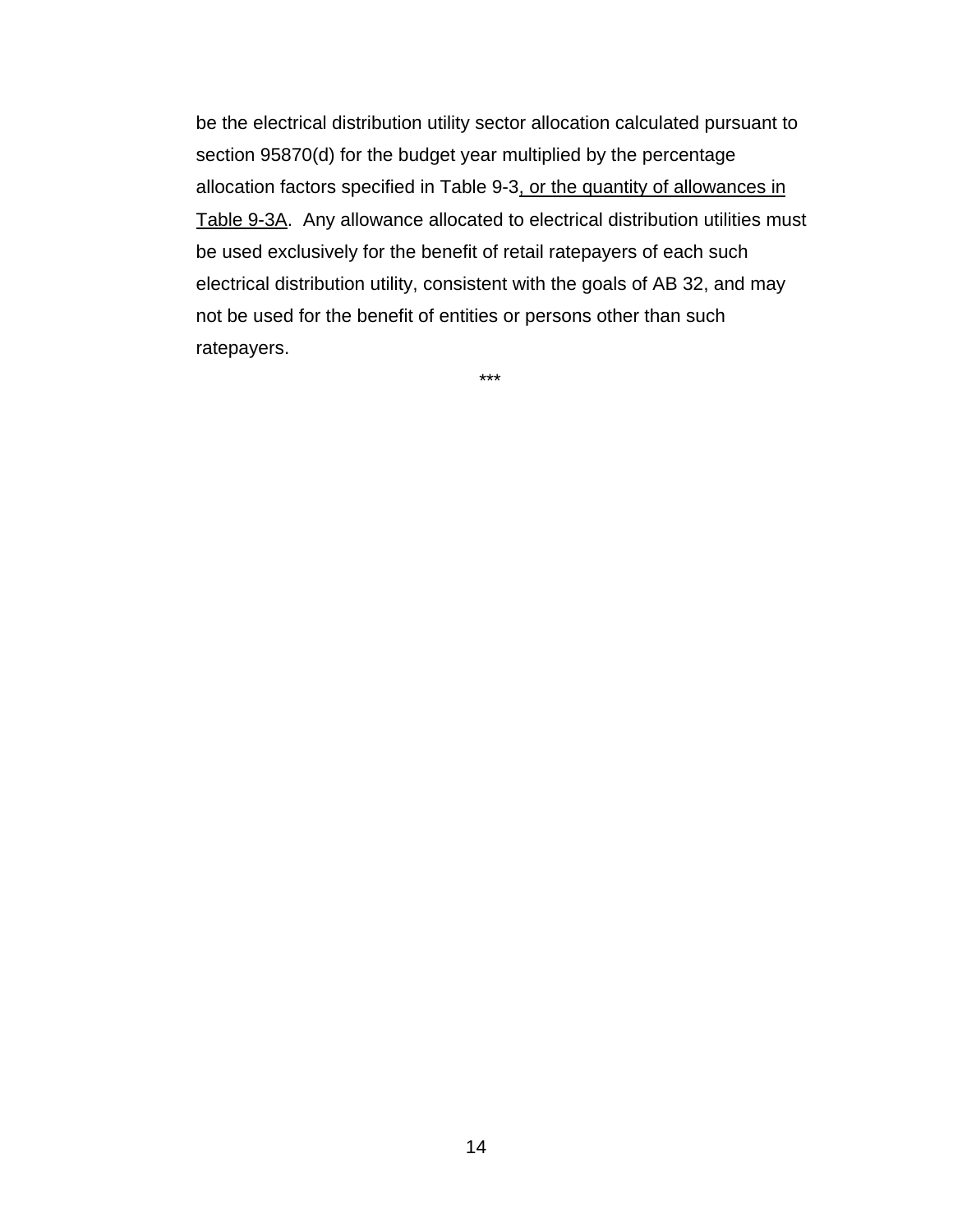| <b>Utility Name</b>                       | <b>Utility</b>     | Annual % of Total Electric Sector Allocation to Utility |           |           |           |           |           |           |           |  |  |
|-------------------------------------------|--------------------|---------------------------------------------------------|-----------|-----------|-----------|-----------|-----------|-----------|-----------|--|--|
|                                           | <b>Type</b><br>(1) | 2013                                                    | 2014      | 2015      | 2016      | 2017      | 2018      | 2019      | 2020      |  |  |
| PG&E                                      | IOU                | 26.02909%                                               | 26.34522% | 26.01510% | 26.21500% | 27.21147% | 26.91164% | 27.21091% | 27.22981% |  |  |
| <b>LADWP</b>                              | POU                | 14.18332%                                               | 14.18925% | 14.00829% | 14.43473% | 14.91438% | 15.28169% | 14.96326% | 14.04837% |  |  |
| <b>SCE</b>                                | <b>IOU</b>         | 34.01733%                                               | 33.58115% | 34.04480% | 32.69831% | 30.32124% | 29.84140% | 29.46661% | 29.71342% |  |  |
| SDG&E                                     | <b>IOU</b>         | 7.21940%                                                | 6.96087%  | 6.96792%  | 7.08933%  | 7.29010%  | 7.24815%  | 7.28721%  | 7.38964%  |  |  |
| <b>SMUD</b>                               | POU                | 3.28172%                                                | 3.28283%  | 3.21338%  | 3.30147%  | 3.44817%  | 3.57259%  | 3.70519%  | 3.83415%  |  |  |
| City of Anaheim                           | POU                | 2.07532%                                                | 2.12074%  | 2.11355%  | 2.19270%  | 2.20963%  | 2.27089%  | 2.30639%  | 2.35434%  |  |  |
| City of Azusa<br>(Azusa Light &<br>Water) | POU                | 0.18055%                                                | 0.18489%  | 0.18858%  | 0.19402%  | 0.20119%  | 0.20555%  | 0.21082%  | 0.21761%  |  |  |
| City of Banning                           | POU                | 0.09772%                                                | 0.10169%  | 0.10327%  | 0.10646%  | 0.11074%  | 0.11334%  | 0.11631%  | 0.12050%  |  |  |
| City of Burbank                           | POU                | 0.65354%                                                | 0.66027%  | 0.66532%  | 0.67128%  | 0.68296%  | 0.68319%  | 0.68787%  | 0.69354%  |  |  |
| City of Cerritos                          | POU                | 0.01827%                                                | 0.01887%  | 0.01945%  | 0.02004%  | 0.02090%  | 0.02128%  | 0.02186%  | 0.02240%  |  |  |
| City of Colton                            | POU                | 0.24485%                                                | 0.25185%  | 0.25876%  | 0.26535%  | 0.27437%  | 0.27891%  | 0.28559%  | 0.29302%  |  |  |
| City of Glendale<br>(Water and<br>Power)  | POU                | 0.65850%                                                | 0.66238%  | 0.66100%  | 0.67150%  | 0.69049%  | 0.69592%  | 0.68391%  | 0.70039%  |  |  |

**Table 9-3: Percentage of Electric Sector Allocation Allocated to Each Utility**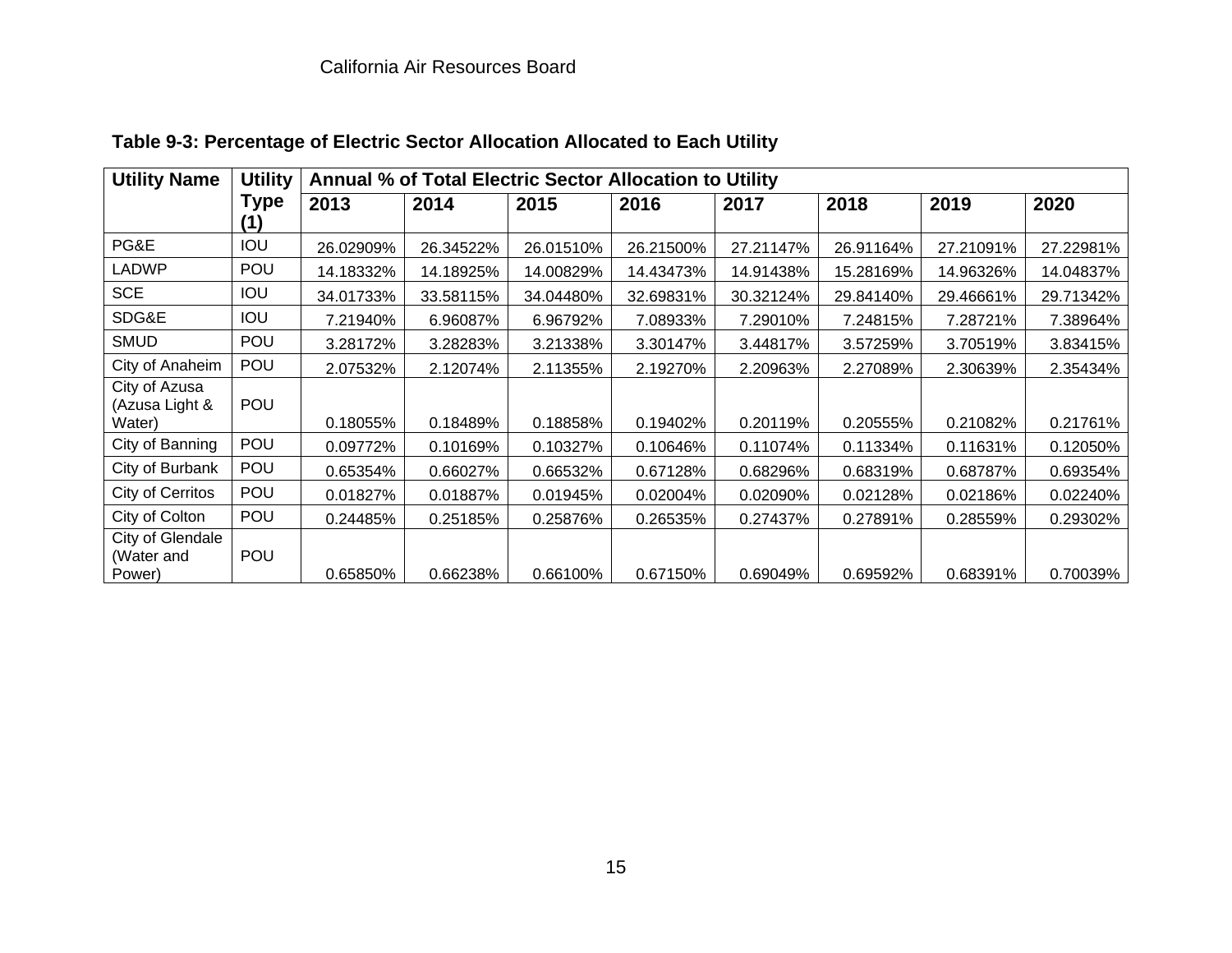| <b>Utility Name</b>                               | <b>Utility</b> | Annual % of Total Electric Sector Allocation to Utility |          |          |          |          |          |          |          |
|---------------------------------------------------|----------------|---------------------------------------------------------|----------|----------|----------|----------|----------|----------|----------|
|                                                   | Type<br>(1)    | 2013                                                    | 2014     | 2015     | 2016     | 2017     | 2018     | 2019     | 2020     |
| City of Pasadena<br>(Pasadena Water and<br>Power) | <b>POU</b>     | 0.80141%                                                | 0.80710% | 0.80920% | 0.82057% | 0.83784% | 0.86949% | 0.87876% | 0.89190% |
| City of Riverside                                 | POU            | 1.12865%                                                | 1.13669% | 1.13121% | 1.17999% | 1.20482% | 1.24829% | 1.27103% | 1.30954% |
| City of Vernon                                    | POU            | 0.41385%                                                | 0.42014% | 0.42987% | 0.43256% | 0.44276% | 0.44174% | 0.42961% | 0.42477% |
| <b>Imperial Irrigation District</b>               | POU            | 1.77241%                                                | 1.81456% | 1.82936% | 1.90056% | 1.97281% | 2.00476% | 2.05350% | 2.11597% |
| Modesto ID                                        | POU            | .26426%                                                 | 1.28335% | 1.27289% | 1.30523% | 1.34388% | 1.35267% | 1.36746% | 1.40098% |
| City of Alameda                                   | <b>POU</b>     | 0.05321%                                                | 0.05746% | 0.05675% | 0.06140% | 0.06253% | 0.07244% | 0.07403% | 0.07561% |
| City of Biggs                                     | POU            | 0.00680%                                                | 0.00729% | 0.00674% | 0.00681% | 0.00733% | 0.00711% | 0.00710% | 0.00721% |
| City of Gridley                                   | POU            | 0.01517%                                                | 0.01551% | 0.01571% | 0.01601% | 0.01650% | 0.01657% | 0.01654% | 0.01666% |
| City of Healdsburg                                | <b>POU</b>     | 0.03290%                                                | 0.03271% | 0.03126% | 0.03325% | 0.03567% | 0.03777% | 0.03889% | 0.04195% |
| City of Lodi                                      | <b>POU</b>     | 0.16616%                                                | 0.16780% | 0.16385% | 0.16740% | 0.17419% | 0.17518% | 0.17494% | 0.17995% |
| City of Lompoc                                    | <b>POU</b>     | 0.04956%                                                | 0.04985% | 0.04887% | 0.05136% | 0.05400% | 0.05438% | 0.05442% | 0.05635% |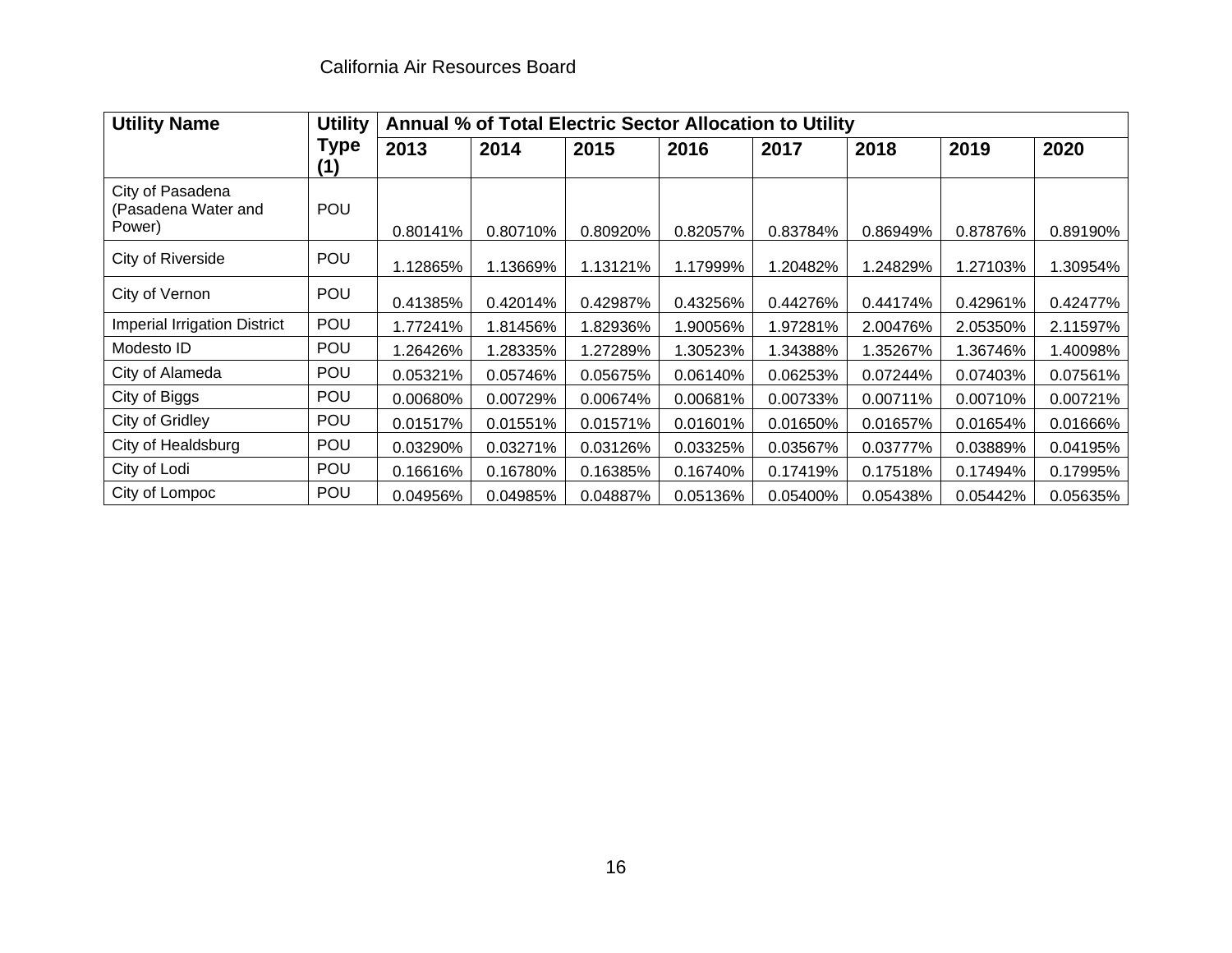| <b>Utility Name</b>                                | <b>Utility</b>    |          | Annual % of Total Electric Sector Allocation to Utility |          |          |          |          |          |          |
|----------------------------------------------------|-------------------|----------|---------------------------------------------------------|----------|----------|----------|----------|----------|----------|
|                                                    | <b>Type</b><br>41 | 2013     | 2014                                                    | 2015     | 2016     | 2017     | 2018     | 2019     | 2020     |
| City of Palo Alto                                  | POU               | 0.35530% | 0.35717%                                                | 0.34944% | 0.35460% | 0.36639% | 0.36628% | 0.36537% | 0.37403% |
| City of Redding                                    | <b>POU</b>        | 0.44750% | 0.50262%                                                | 0.50106% | 0.51053% | 0.52983% | 0.54582% | 0.54607% | 0.55913% |
| City of Roseville                                  | <b>POU</b>        | 0.48831% | 0.50123%                                                | 0.50861% | 0.53058% | 0.55609% | 0.54800% | 0.54623% | 0.55111% |
| City of Ukiah                                      | POU               | 0.03536% | 0.03503%                                                | 0.03265% | 0.03550% | 0.03905% | 0.04202% | 0.04340% | 0.04460% |
| Plumas-Sierra Rural<br><b>Electric Cooperation</b> | <b>COOP</b>       | 0.06414% | 0.06559%                                                | 0.06670% | 0.06763% | 0.06929% | 0.06923% | 0.06894% | 0.06892% |
| Port of Oakland                                    | POU               | 0.03277% | 0.03345%                                                | 0.03411% | 0.03438% | 0.03491% | 0.03467% | 0.03451% | 0.03432% |
| <b>Silicon Valley Power</b>                        | <b>POU</b>        | 1.13125% | 1.14819%                                                | 1.13895% | 1.20823% | 1.29624% | 1.33330% | 1.33645% | 1.38438% |
| Truckee-Donner Public<br>Utility District          | POU               | 0.12089% | 0.12415%                                                | 0.12749% | 0.13067% | 0.13480% | 0.13722% | 0.14051% | 0.14406% |
| <b>Turlock Irrigation District</b>                 | POU               | 0.94012% | 0.97157%                                                | 0.98772% | 1.01291% | 1.05443% | 1.06803% | 1.06840% | 1.08659% |
| Anza Electric<br>Cooperative, Inc.                 | <b>COOP</b>       | 0.02028% | 0.02102%                                                | 0.04803% | 0.04922% | 0.05093% | 0.05159% | 0.05284% | 0.05386% |
| Golden State Water<br>Company                      | IOU               | 0.00006% | 0.00006%                                                | 0.00006% | 0.00007% | 0.00007% | 0.00007% | 0.00007% | 0.00007% |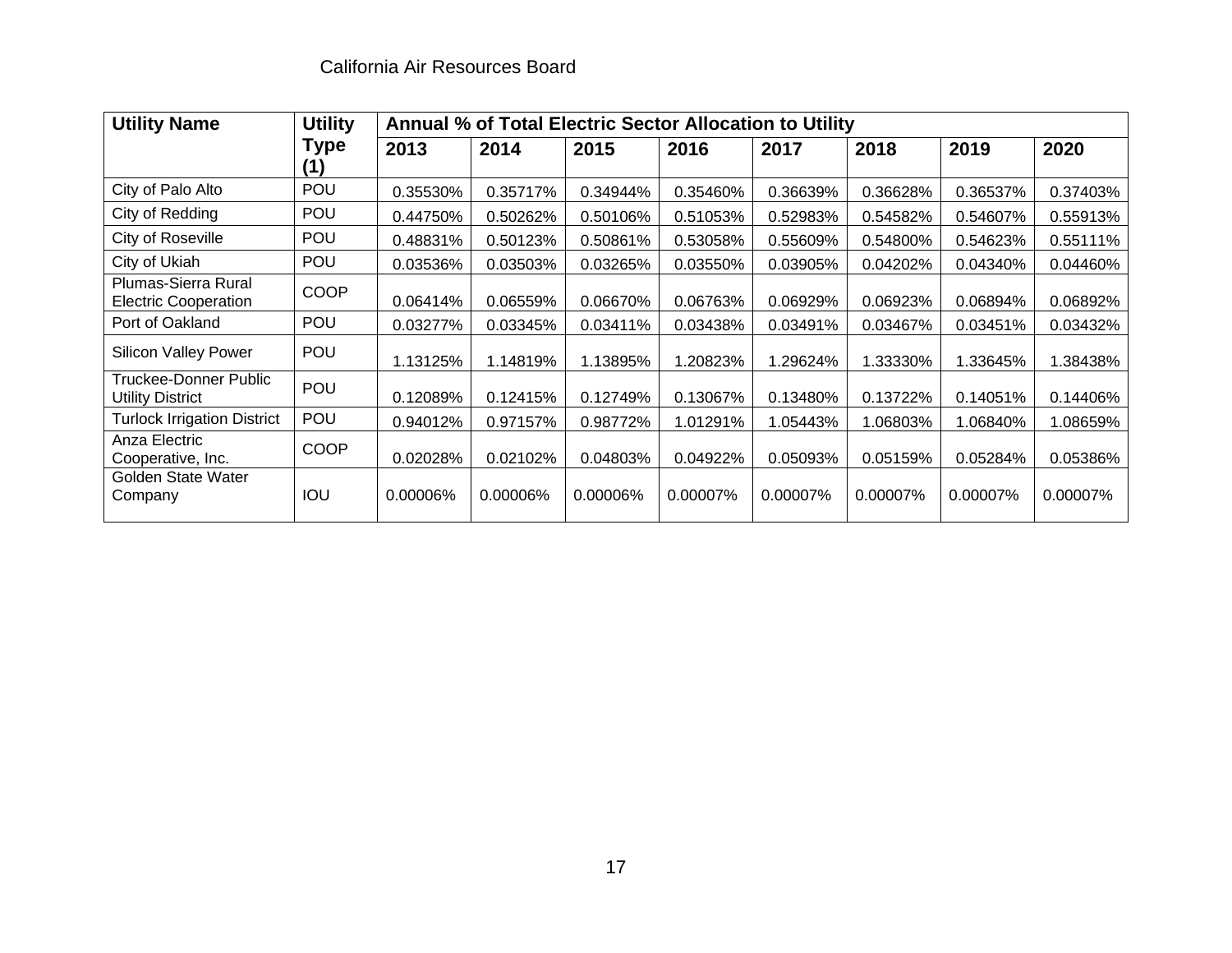| <b>Utility Name</b>                                                        | <b>Utility</b>     | Annual % of Total Electric Sector Allocation to Utility |          |          |                       |                      |                      |                      |                        |
|----------------------------------------------------------------------------|--------------------|---------------------------------------------------------|----------|----------|-----------------------|----------------------|----------------------|----------------------|------------------------|
|                                                                            | <b>Type</b><br>(1) | 2013                                                    | 2014     | 2015     | 2016                  | 2017                 | 2018                 | 2019                 | 2020                   |
| City of Needles                                                            | POU                | 0.01027%                                                | 0.01086% | 0.01148% | 0.01183%              | 0.01248%             | 0.01250%             | 0.01284%             | 0.01316%               |
| City of Rancho<br>Cucamonga                                                | <b>POU</b>         | 0.02559%                                                | 0.02653% | 0.02753% | 0.02822%              | 0.02928%             | 0.02961%             | 0.03034%             | 0.03104%               |
| City and County of San<br>Francisco                                        | <b>POU</b>         | 0.09929%                                                | 0.11620% | 0.13435% | 0.15375%              | 0.17430%             | 0.19643%             | 0.22009%             | 0.24157%               |
| City of Shasta Lake<br>(Shasta Dam Area<br><b>Public Utility District)</b> | <b>POU</b>         | 0.05182%                                                | 0.05360% | 0.05499% | 0.05689%<br>See Table | 0.05994%<br>9-3A for | 0.06088%<br>absolute | 0.06253%<br>value of | 0.06489%<br>allocation |
| Lassen Municipal Utility<br><b>District</b>                                | <b>POU</b>         | 0.05079%                                                | 0.05279% | 0.05492% | 0.05638%              | 0.05866%             | 0.05927%             | 0.06075%             | 0.06219%               |
| <b>Merced Irrigation District</b>                                          | POU                | 0.17105%                                                | 0.17687% | 0.18268% | 0.18770%              | 0.19525%             | 0.19791%             | 0.20285%             | 0.20835%               |
| <b>Moreno Valley Utilities</b>                                             | POU                | 0.03929%                                                | 0.04073% | 0.04227% | 0.04334%              | 0.04495%             | 0.04547%             | 0.04657%             | 0.04765%               |
| <b>Kirkwood Meadows</b><br><b>Public Utility District</b>                  | POU                | 0.00306%                                                | 0.00317% | 0.00329% | 0.00337%              | 0.00350%             | 0.00354%             | 0.00362%             | 0.00369%               |
| Port of Stockton                                                           | POU                | 0.00538%                                                | 0.00558% | 0.00579% | 0.00594%              | 0.00616%             | 0.00623%             | 0.00638%             | 0.00648%               |
| Power and Water<br><b>Resource Pooling</b><br>Authority                    | POU                | 0.06650%                                                | 0.06899% | 0.07018% | 0.07365%              | 0.07980%             | 0.08118%             | 0.08378%             | 0.08727%               |
| California Pacific Electric<br>Company                                     | IOU                | 0.22625%                                                | 0.23453% | 0.24340% | 0.24957%              | 0.25888%             | 0.26194%             | 0.26839%             | 0.27259%               |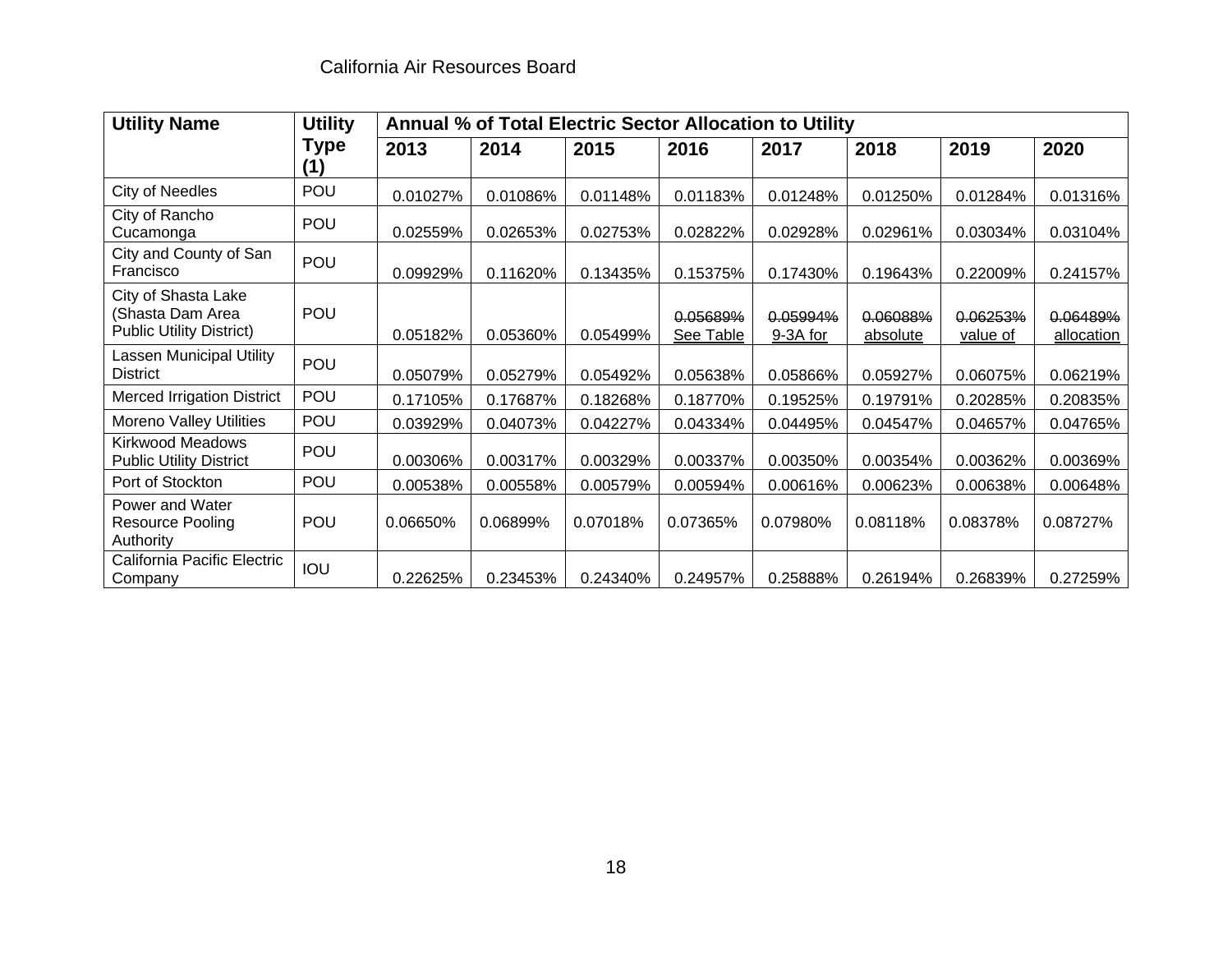| <b>Utility Name</b>                                                                                              | <b>Utility</b> |          | Annual % of Total Electric Sector Allocation to Utility |          |          |          |          |          |          |  |
|------------------------------------------------------------------------------------------------------------------|----------------|----------|---------------------------------------------------------|----------|----------|----------|----------|----------|----------|--|
|                                                                                                                  | <b>Type</b>    | 2013     | 2014                                                    | 2015     | 2016     | 2017     | 2018     | 2019     | 2020     |  |
| <b>Surprise Valley Electrical</b><br>Corporation                                                                 | <b>COOP</b>    | 0.05381% | 0.05578%                                                | 0.03167% | 0.03251% | 0.03384% | 0.03419% | 0.03505% | 0.03541% |  |
| <b>Trinity Public Utility</b><br><b>District</b>                                                                 | <b>POU</b>     | 0.00000% | 0.00000%                                                | 0.00000% | 0.00000% | 0.00000% | 0.00000% | 0.00000% | 0.00000% |  |
| <b>WAPA</b>                                                                                                      | POU            | 0.33271% | 0.35496%                                                | 0.37846% | 0.39096% | 0.41612% | 0.41522% | 0.42716% | 0.43040% |  |
| Valley Electric<br>Association, Inc.                                                                             | COOP           | 0.00012% | 0.00012%                                                | 0.00013% | 0.00013% | 0.00014% | 0.00014% | 0.00014% | 0.00014% |  |
| Victorville Municipal                                                                                            | POU            | 0.02385% | 0.02472%                                                | 0.02566% | 0.02631% | 0.02729% | 0.02761% | 0.02829% | 0.02873% |  |
| <b>Hercules</b>                                                                                                  | <b>POU</b>     | 0.00656% | 0.00674%                                                | 0.00687% | 0.00711% | 0.00747% | 0.00761% | 0.00782% | 0.00813% |  |
| City of Industry                                                                                                 | POU            | 0.00910% | 0.00945%                                                | 0.00982% | 0.01008% | 0.01047% | 0.01058% | 0.01085% | 0.01101% |  |
| Corona                                                                                                           | POU            | 0.06050% | 0.06248%                                                | 0.06438% | 0.06621% | 0.06897% | 0.06999% | 0.07176% | 0.07331% |  |
| Pittsburg Power (Island)                                                                                         | POU            | 0.00407% | 0.00429%                                                | 0.00452% | 0.00466% | 0.00492% | 0.00494% | 0.00507% | 0.00513% |  |
| Eastside                                                                                                         | POU            | 0.00487% | 0.00522%                                                | 0.00558% | 0.00577% | 0.00616% | 0.00613% | 0.00631% | 0.00635% |  |
| PacifiCorp                                                                                                       | IOU            | 0.75511% | 0.77388%                                                | 0.79208% | 0.81600% | 0.84143% | 0.86742% | 0.89439% | 0.92339% |  |
| (4) JOH - Investor Quinod Flootrio Hility DOH - Dublish Quinod Flootrio Hility COOD - Durol Flootrio Cooperative |                |          |                                                         |          |          |          |          |          |          |  |

(1) IOU = Investor Owned Electric Utility, POU = Publicly Owned Electric Utility, COOP = Rural Electric Cooperative

## **Table 9-3A: Quantity of Allowances Allocated to City of Shasta Lake (Shasta Dam Area Public Utility District)**

| <b>Utility Name</b>                                                        | <b>Utility</b> | <b>Annual Allowances to Utility</b> |             |        |        |        |  |  |  |
|----------------------------------------------------------------------------|----------------|-------------------------------------|-------------|--------|--------|--------|--|--|--|
|                                                                            | <u>Type</u>    | 2016                                | <u>2017</u> | 2018   | 2019   | 2020   |  |  |  |
| City of Shasta Lake<br>(Shasta Dam Area<br><b>Public Utility District)</b> | <u>POU</u>     | 129,197                             | 72,923      | 72,523 | 72,814 | 73,697 |  |  |  |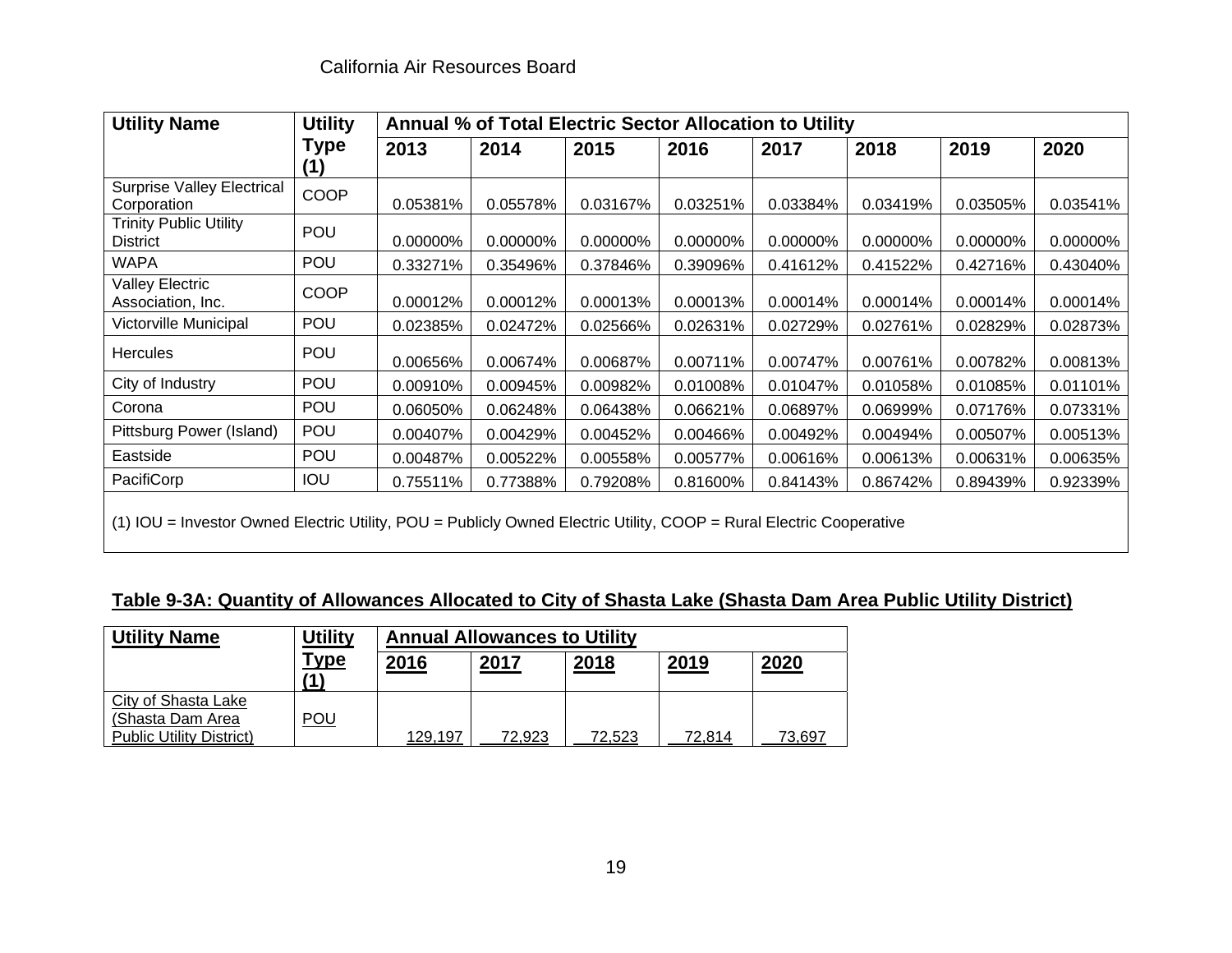\*\*\*

# **§ 95895. Allocation to Public Wholesale Water Agencies for Protection of Water Ratepayers.**

(a) Allocation to Public Wholesale Water Agencies. The allowances allocated to each public wholesale water agency from each budget year from 2015 through 2020 shall be the amount specified in Table 9-5.

**Table 9-5: Allocation to Each Public Wholesale Water Agency** 

| Agency                                | <b>Annual Allocation</b> |                   |                  |                  |                 |                 |  |  |  |  |
|---------------------------------------|--------------------------|-------------------|------------------|------------------|-----------------|-----------------|--|--|--|--|
| <b>Name</b>                           | 2015                     | 2016              | 2017             | 2018             | 2019            | 2020            |  |  |  |  |
| Metropolitan<br><b>Water District</b> | 182,499                  | 22,086<br>133,065 | 14,643<br>57,180 | 14,559<br>42,323 | 3,908<br>41,502 | 3,908<br>40,723 |  |  |  |  |

NOTE: Authority cited: Sections 38510, 38560, 38562, 38570, 38571, 38580, 39600 and 39601, Health and Safety Code.

\*\*\*

Reference: Sections 38530, 38560.5, 38564, 38565, 38570 and 39600, Health and Safety Code.

## **§ 95920. Trading.**

- (b) Application of the Holding Limit.
	- (1) The holding limit will apply to each entity registered as a covered, opt-in covered, or voluntarily associated entity pursuant to section 95830.
	- (2) The holding limit calculation will not include allowances contained in limited use holding accounts or exchange clearing holding accounts created pursuant to section 95831.
	- (3) Application of the Holding Limit to Exchange Clearing Holding Accounts. Compliance instruments transferred out of an exchange clearing holding account will count against the holding limit of the destination account listed in the transfer request submitted by an exchange clearing holding account at the time the transfer request is confirmed.

\*\*\*

NOTE: Authority cited: Sections 38510, 38560, 38562, 38570, 38571, 38580, 39600 and 39601, Health and Safety Code. Reference: Sections 38530, 38560.5, 38564, 38565, 38570 and 39600, Health and Safety Code.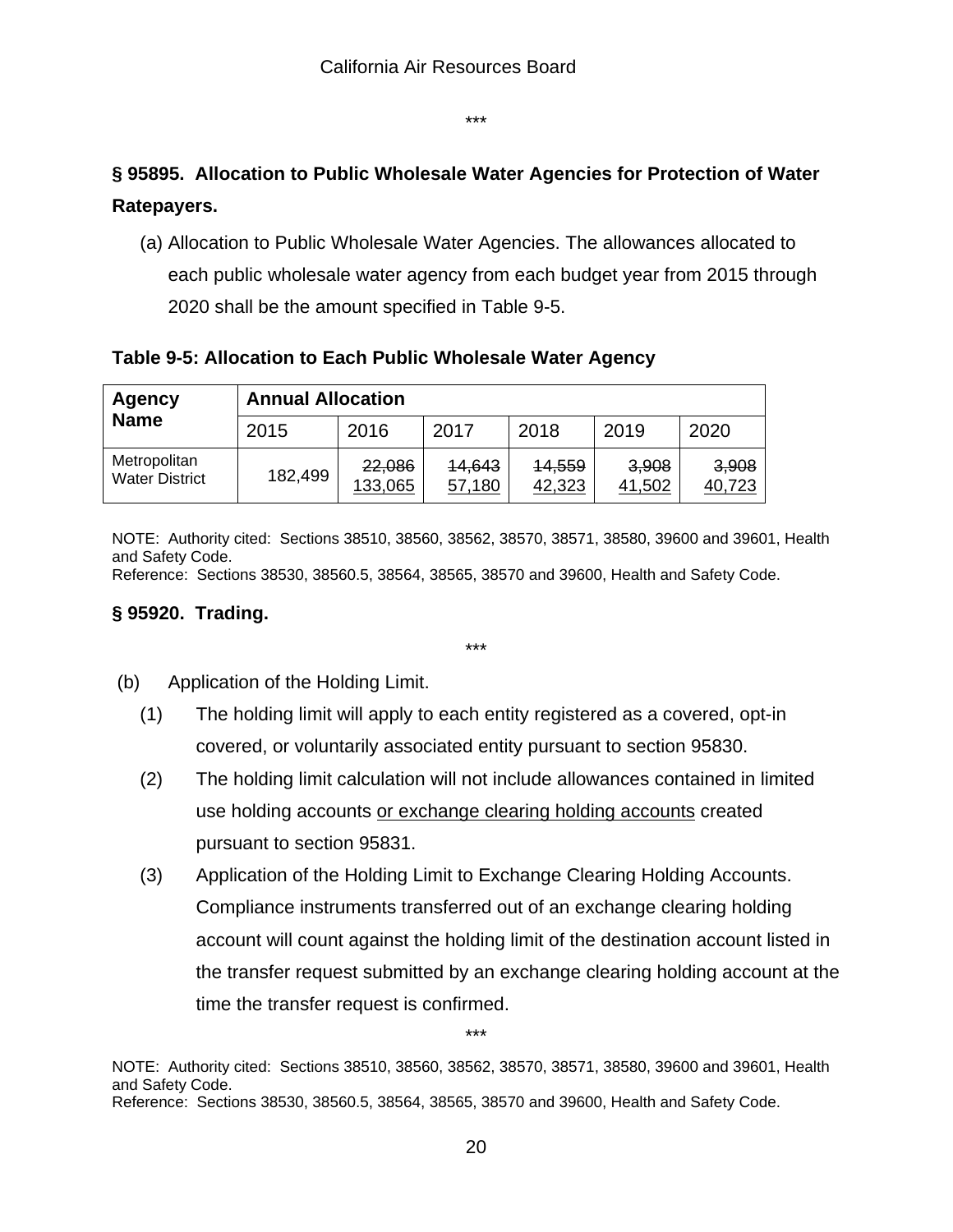# **§ 95921. Conduct of Trade.**

**\*\*\*** 

(b) Information Requirements for Transfer Requests Beginning on January 1, 2015. Parties to the transfer request agree to provide documentation about the transaction agreement for which the transfer request was submitted upon the request of the Executive Officer. The following information must be reported to the accounts administrator as part of a transfer request before any transfer of allowances can be recorded on the tracking system:

\*\*\*

 (6) If the transaction agreements do not contain a price for compliance instruments, entities may enter a price of zero into the transfer request if the transfer request is submitted to fulfill one of the following transaction agreement types and the entity discloses the agreement type in the transfer request.

\*\*\*

(H) The proposed transfer is to satisfy a transaction agreement that requires the production of a new ARB-issued offset credit or a transaction agreement to transition an early action offset credit into an ARB-issued offset credit and the transaction agreement does not specify a price for the ARB-issued offset credit. \*\*\*

NOTE: Authority cited: Sections 38510, 38560, 38562, 38570, 38571, 38580, 39600 and 39601, Health and Safety Code. Reference: Sections 38530, 38560.5, 38564, 38565, 38570 and 39600, Health and Safety Code.

# **§ 95973. Requirements for Offset Projects Using ARB Compliance Offset Protocols.**

- (a) General Requirements for Offset Projects. To qualify under the provisions set forth in this article, an Offset Project Operator or Authorized Project Designee must ensure that an offset project:
	- (1) Meets all of the requirements in a Compliance Offset Protocol approved by the Board pursuant to section 95971;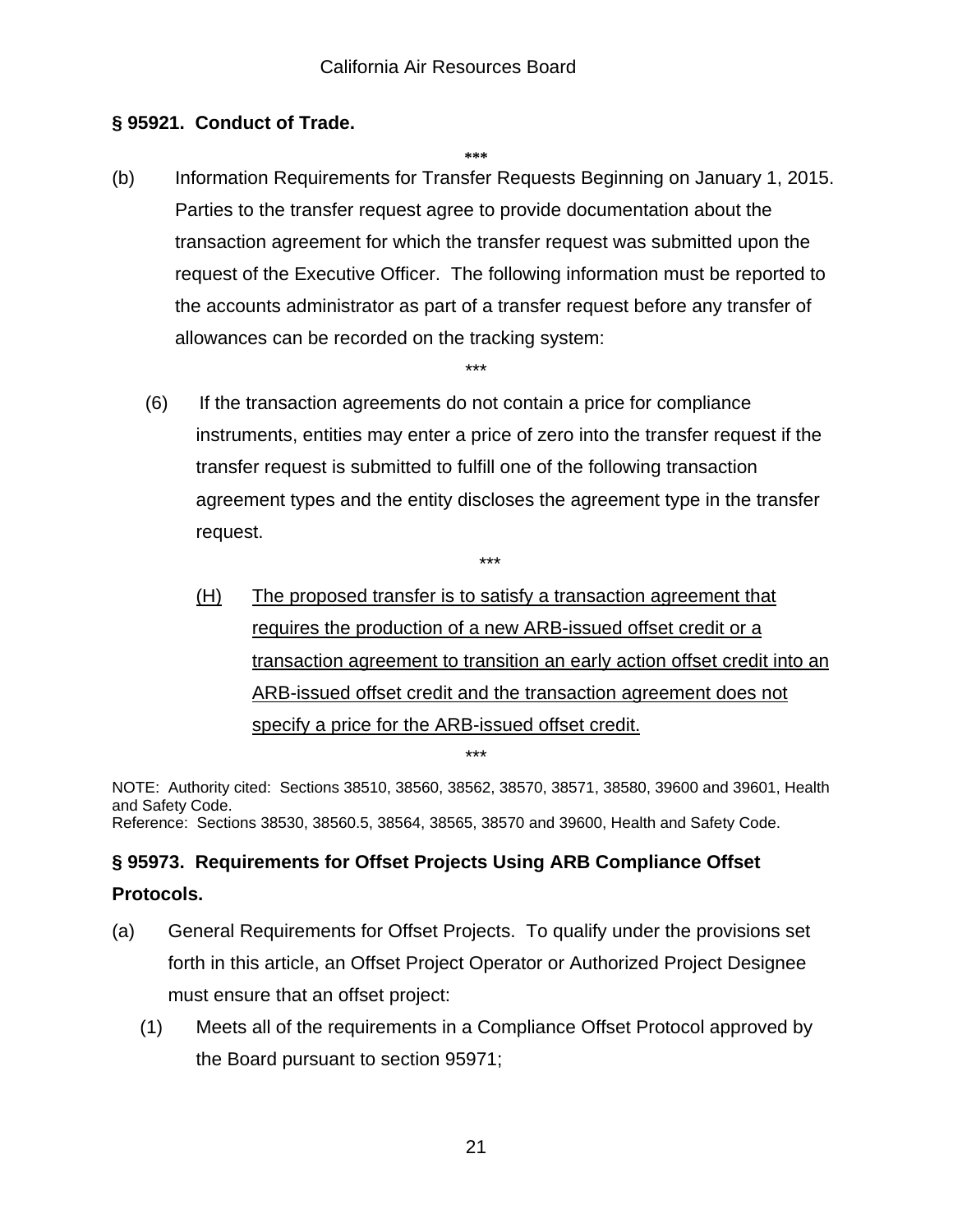- (2) Meets the following additionality requirements, as well as any additionality requirements in the applicable Compliance Offset Protocol, as of the date of Offset Project Commencement:
	- (A) The activities that result in GHG reductions and GHG removal enhancements are not required by law, regulation, or any legally binding mandate applicable in the offset project's jurisdiction, and would not otherwise occur in a conservative business-as-usual scenario;
	- (B) The Offset Project Commencement date occurs after December 31, 2006, unless otherwise specified in the applicable Compliance Offset Protocol, except as provided in section 95973(c); and
	- (C) The GHG reductions and GHG removal enhancements resulting from the offset project exceed the project baseline calculated by the applicable version of the Compliance Offset Protocol under which the offset project has been listed pursuant to section 95975 or under which the offset project has been transitioned to pursuant to section 95973(a)(2)(D) for that offset project type as set forth in the following:
		- 1. Compliance Offset Protocol Ozone Depleting Substances Projects, October 20, 2011,incorporated by reference October 20, 2011 and Compliance Offset Protocol Ozone Depleting Substances Projects, November 14, 2014, which are hereby incorporated by reference;
		- 2. Compliance Offset Protocol Livestock Projects, October 20, 2011, incorporated by reference October 20, 2011 and Compliance Offset Protocol Livestock Projects, November 14, 2014, which are hereby incorporated by reference;
		- 3. Compliance Offset Protocol Urban Forest Projects, October 20, 2011, which is hereby incorporated by reference October 20, 2011;
		- 4. Compliance Offset Protocol U.S. Forest Projects, October 20, 2011, incorporated by reference October 20, 2011, Compliance Offset Protocol U.S. Forest Projects, November 14, 2014, which are hereby incorporated by reference; and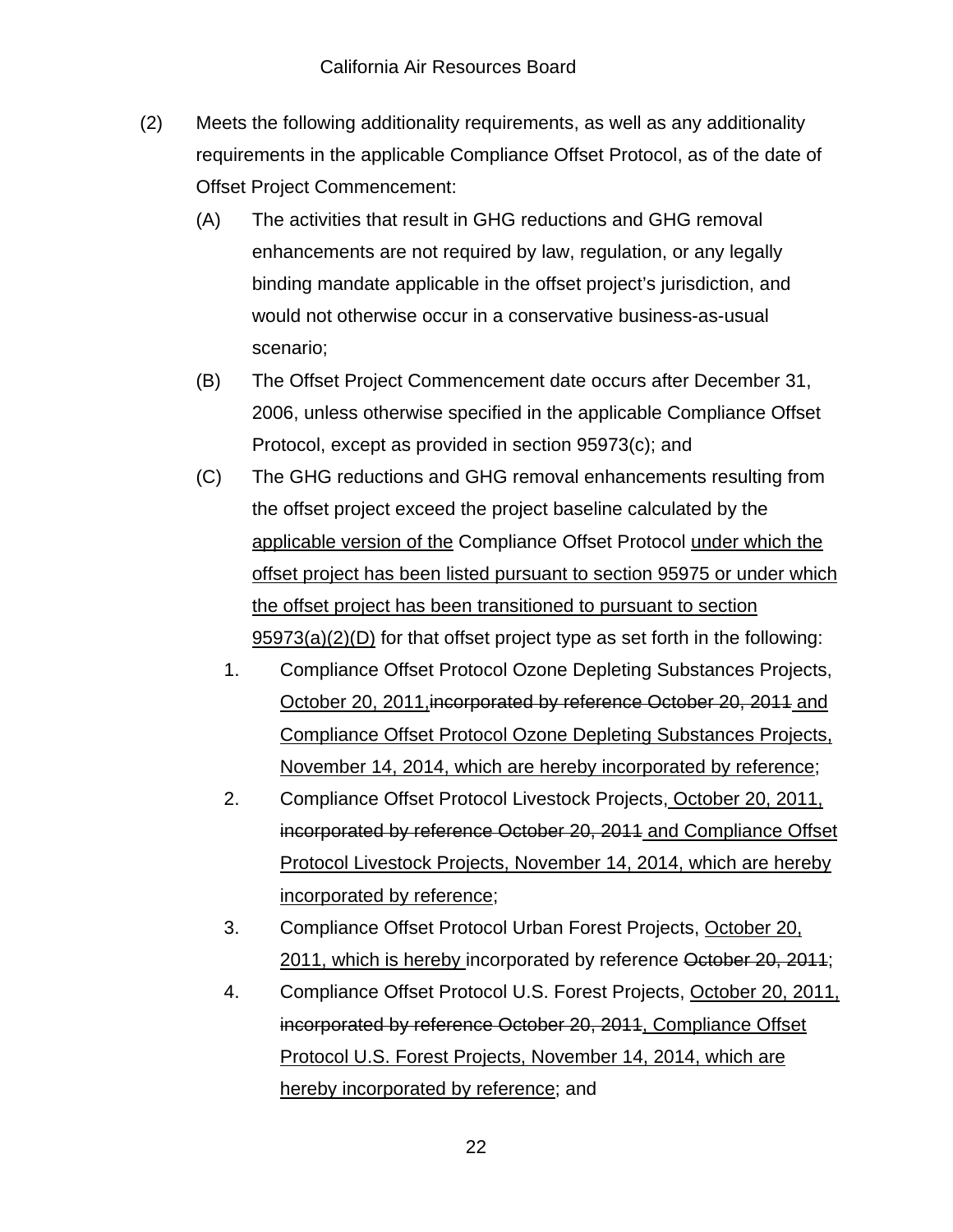- 5. Compliance Offset Protocol Mine Methane Capture Projects, April 25, 2014, which is hereby incorporated by reference April 25, 2014.
- (D) The Offset Project Operator or Authorized Project Designee may transition an offset project to the most recently incorporated version of the Compliance Offset Protocol by updating the listing information in an Offset Project Data Report pursuant to section 95976. Projects may only transition at the initial submission of the Offset Project Data report for a reporting period to ARB or the Offset Project Registry. An offset projects that transitions to a new version of the Compliance Offset Protocol during a crediting period will continue in the same crediting period and not start a new crediting period.
- (E) The offset project must meet all the requirements in this Regulation for the applicable version of the Compliance Offset Protocol under which the offset project has been listed pursuant to 95975 or under which the offset project has been transitioned to pursuant to section 95973(a)(2)(D).
- (F) The applicable version of the Compliance Offset Protocol is the version under which the offset project has been listed pursuant to section 95975 or transitioned to pursuant to section 95973(a)(2)(D).

\*\*\*

NOTE: Authority cited: Sections 38510, 38560, 38562, 38570, 38571, 38580, 39600 and 39601, Health and Safety Code. Reference: Sections 38530, 38560.5, 38564, 38565, 38570 and 39600, Health and Safety Code.

# **§ 95975. Listing of Offset Projects Using ARB Compliance Offset Protocols.**

 (e) Offset Project Listing Information Requirements. Before an offset project is publicly listed for an initial or renewed crediting period the Offset Project Operator or Authorized Project Designee must provide the listing information in the most recent version of a Compliance Offset Protocol for that offset project type as set forth in and incorporated by reference: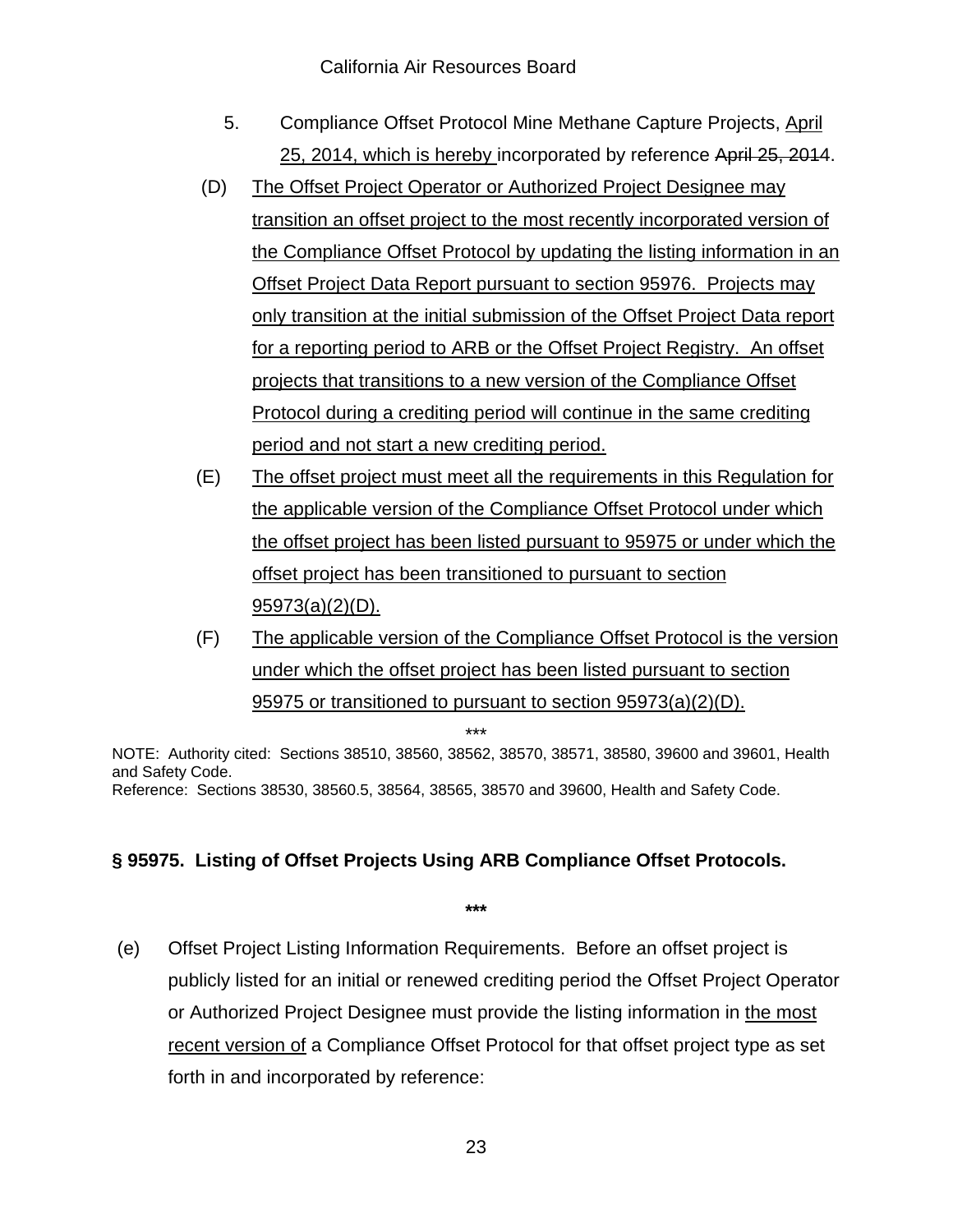- (1) Compliance Offset Protocol Ozone Depleting Substances Projects, October 20, 2011November 14, 2014;
- (2) Compliance Offset Protocol Livestock Projects, October 20, 2011 November 14, 2014;
- (3) Compliance Offset Protocol Urban Forest Projects, October 20, 2011;
- (4) Compliance Offset Protocol U.S. Forest Projects, October 20, 2011 November 14, 2014; and
- (5) Compliance Offset Protocol Mine Methane Capture Projects, April 25, 2014.

\*\*\* NOTE: Authority cited: Sections 38510, 38560, 38562, 38570, 38571, 38580, 39600 and 39601, Health and Safety Code. Reference: Sections 38530, 38560.5, 38564, 38565, 38570 and 39600, Health and Safety Code.

# **§ 95976. Monitoring, Reporting, and Record Retention Requirements for Offset Projects.**

- (c) An Offset Project Operator or Authorized Project Designee must put in place all monitoring equipment or mechanisms required by athe applicable version of the Compliance Offset Protocol for that offset project type as set forth in:
	- (1) Compliance Offset Protocol Ozone Depleting Substances Projects, October 20, 2011 and Compliance Offset Protocol Ozone Depleting Substances Projects November 14, 2014;
	- (2) Compliance Offset Protocol Livestock Projects, October 20, 2011 and Compliance Offset Protocol Livestock Projects November 14, 2014 ;
	- (3) Compliance Offset Protocol Urban Forest Projects, October 20, 2011;
	- (4) Compliance Offset Protocol U.S. Forest Projects, October 20, 2011, Compliance Offset Protocol U.S. Forest Projects November 14, 2014; and
	- (5) Compliance Offset Protocol Mine Methane Capture Projects, April 25, 2014.
- (d) Offset Project Reporting Requirements. An Offset Project Operator or Authorized Project Designee shall submit an Offset Project Data Report to ARB or an Offset Project Registry for each Reporting Period as defined in section 95802. Each Offset Project Data Report must cover a single Reporting Period.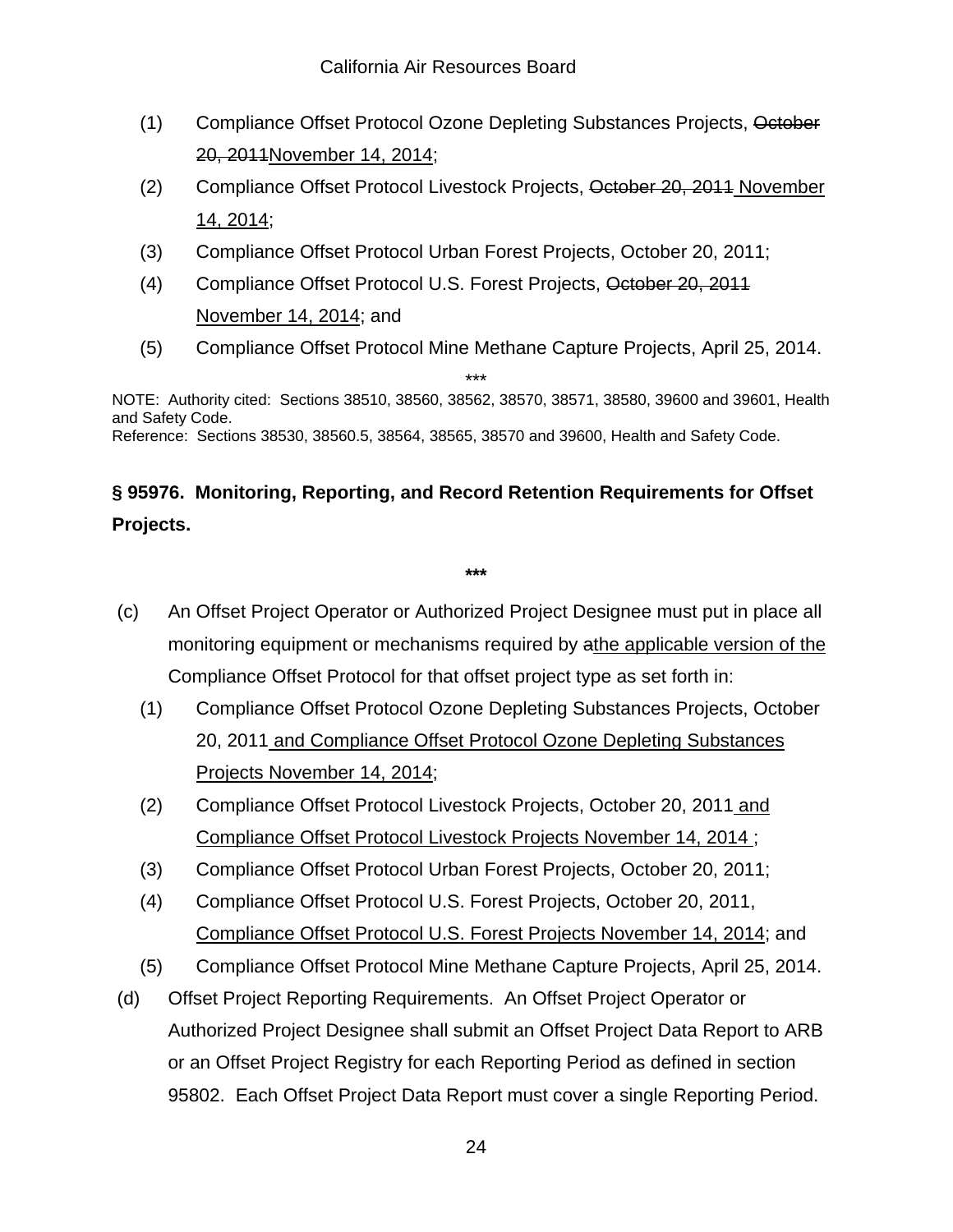Reporting Periods must be contiguous; there must be no gaps in reporting once the first Reporting Period has commenced. For projects developed under the Compliance Offset Protocol in section  $95973(a)(2)(C)(1.)$ , there may be one Offset Project Data Report submitted for each offset project and the Offset Project Data Report may cover up to a maximum of 12 months of data. The Offset Project Operator or Authorized Project Designee must submit an Offset Project Data Report to ARB or an Offset Project Registry within 24 months of listing their offset project pursuant to section 95975. The Offset Project Data Report shall contain the information required by athe applicable version of the Compliance Offset Protocol for that offset project type as set forth in:

- (1) Compliance Offset Protocol Ozone Depleting Substances Projects, October 20, 2011 and Compliance Offset Protocol Ozone Depleting Substances Projects, November 14, 2014;
- (2) Compliance Offset Protocol Livestock Projects, October 20, 2011 and Compliance Offset Protocol Livestock Projects, November 14, 2014;
- (3) Compliance Offset Protocol Urban Forest Projects, October 20, 2011;
- (4) Compliance Offset Protocol U.S. Forest Projects, October 20, 2011, Compliance Offset Protocol U.S. Forest Projects, November 14, 2014; and
- (5) Compliance Offset Protocol Mine Methane Capture Projects, April 25, 2014.
- (6) The Offset Project Operator or Authorized Project Designee must attest, in writing, to ARB as follows:

"I certify under penalty of perjury under the laws of the State of California the GHG reductions and/or GHG removal enhancements for [project] from [date] to [date] are measured in accordance with the [appropriate ARB Compliance Offset Protocol] and all information required to be submitted to ARB in the Offset Project Data Report is true, accurate, and complete." This attestation must be provided to an Offset Project Registry with the Offset Project Data Report if the offset project is listed with an Offset Project

(7) All Offset Project Data Reports must be submitted within four months after the conclusion of each Reporting Period.

Registry, or to ARB if the offset project is listed with ARB.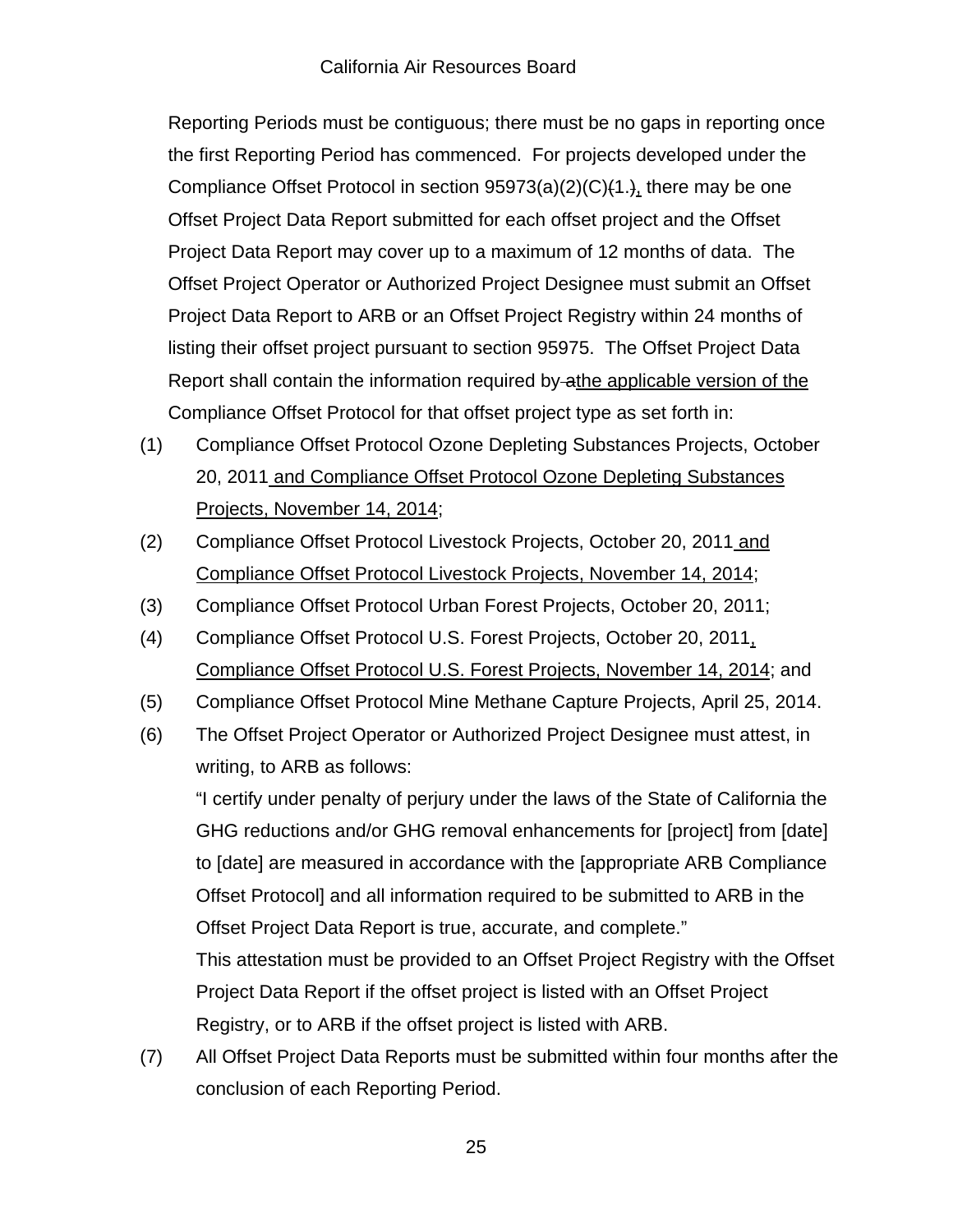(8) If an Offset Project Data Report is not submitted to ARB or an Offset Project Registry by the applicable reporting deadline, the GHG reductions and GHG removal enhancements quantified and reported in the Offset Project Data Report are not eligible to be issued ARB offset credits pursuant to section 95981.

\*\*\*

NOTE: Authority cited: Sections 38510, 38560, 38562, 38570, 38571, 38580, 39600 and 39601, Health and Safety Code. Reference: Sections 38530, 38560.5, 38564, 38565, 38570 and 39600, Health and Safety Code.

## **§ 95983. Forestry Offset Reversals.**

- (a) For forest sequestration projects, a portion of ARB offset credits issued to the forest offset project will be placed by ARB into the Forest Buffer Account.
	- (1) The amount of ARB offset credits that must be placed in the Forest Buffer Account shall be determined as set forth in the applicable version of the Compliance Offset Protocol U.S. Forest Projects, October 20, 2011in section 95973(a)(2)(C)4.

NOTE: Authority cited: Sections 38510, 38560, 38562, 38570, 38571, 38580, 39600 and 39601, Health and Safety Code. Reference: Sections 38530, 38560.5, 38564, 38565, 38570 and 39600, Health and Safety Code.

\*\*\*

# **§ 95985. Invalidation of ARB Offset Credits.**

(b) Timeframe for Invalidation. ARB may invalidate an ARB offset credit pursuant to this section within the following timeframe if a determination is made pursuant to section 95985(f):

\*\*\*

(1) Within eight years of issuance of an ARB offset credit, if the ARB offset credit is issued for early action pursuant to section 95990(h), or within eight years of the date that corresponds to the end of the Reporting Period for which the ARB offset credit is issued, if the ARB offset credit is issued pursuant to section 95981.1, unless one of the following requirements is met;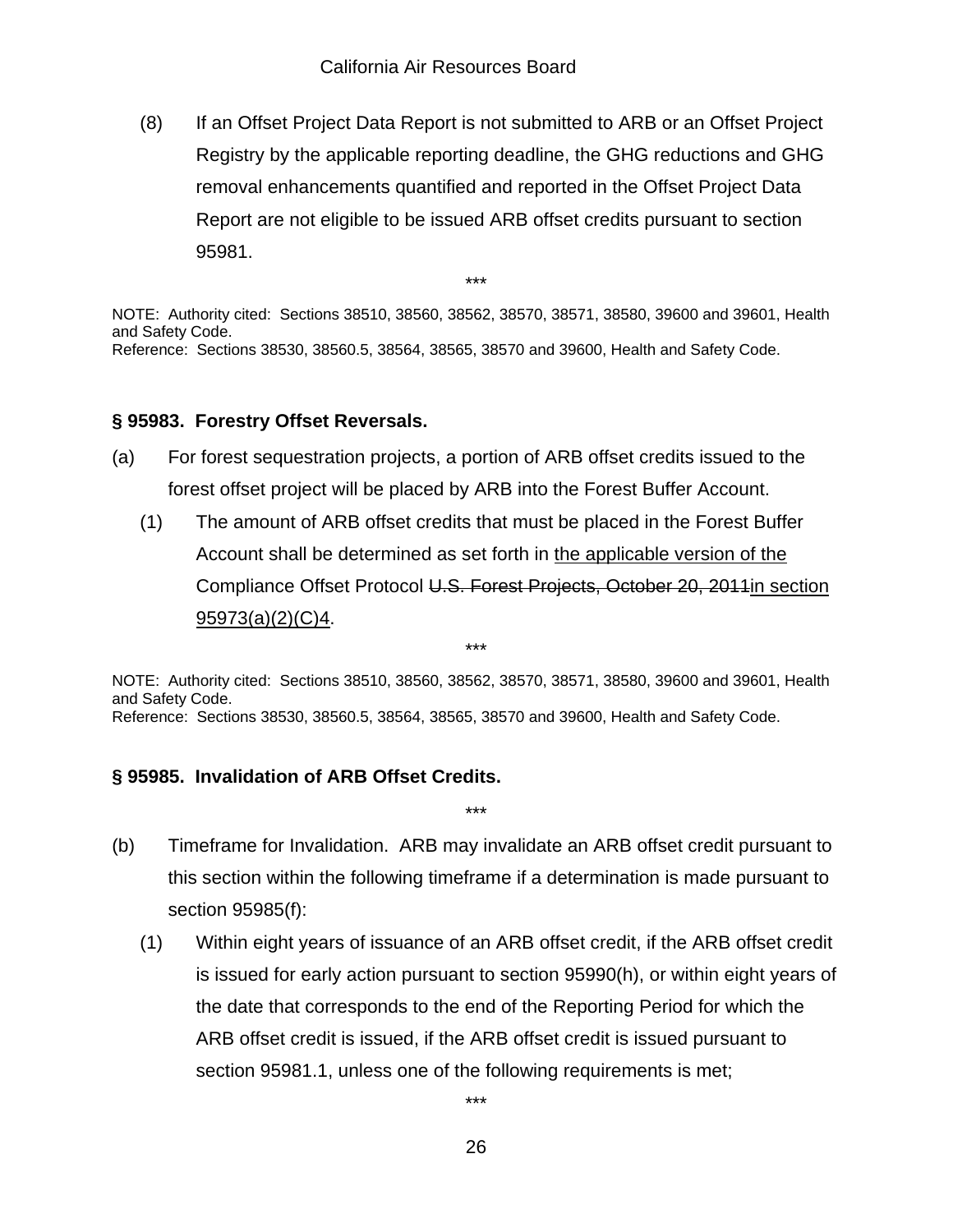(B) The Offset Project Operator or Authorized Project Designee for an offset project developed under one of the protocols listed in section 95985(b)(1)(B)5. does the following:

\*\*\*

- 5. The provisions in sections 95985(b)(1)(B)1. through 4. apply if an offset project is developed under one of the following Compliance Offset Protocols, and the provisions in sections 95985(b)(1)(B)1. through 3. apply for any early action quantification methodologies approved pursuant to section 95990(c)(5) for the same project types, as well as any applicable provisions in section 95990(l)(3)(A);
	- a. Compliance Offset Protocol Livestock Projects, October 20, 2011 and Compliance Offset Protocol Livestock Projects November 14, 2014;

NOTE: Authority cited: Sections 38510, 38560, 38562, 38570, 38571, 38580, 39600 and 39601, Health and Safety Code. Reference: Sections 38530, 38560.5, 38564, 38565, 38570 and 39600, Health and Safety Code.

\*\*\*

## **§ 95990. Recognition of Early Action Offset Credits.**

(c) Criteria for Approval of Early Action Offset Credits Issued by Early Action Offset Programs. An early action offset credit may be issued an ARB offset credit pursuant to section 95990(i) if the early action offset credit results from a GHG reduction or GHG removal enhancement which:

\*\*\*

 (5) Results from the use of one of the following offset quantification methodologies and relied on the most recent version thereof at the time of offset project submittal: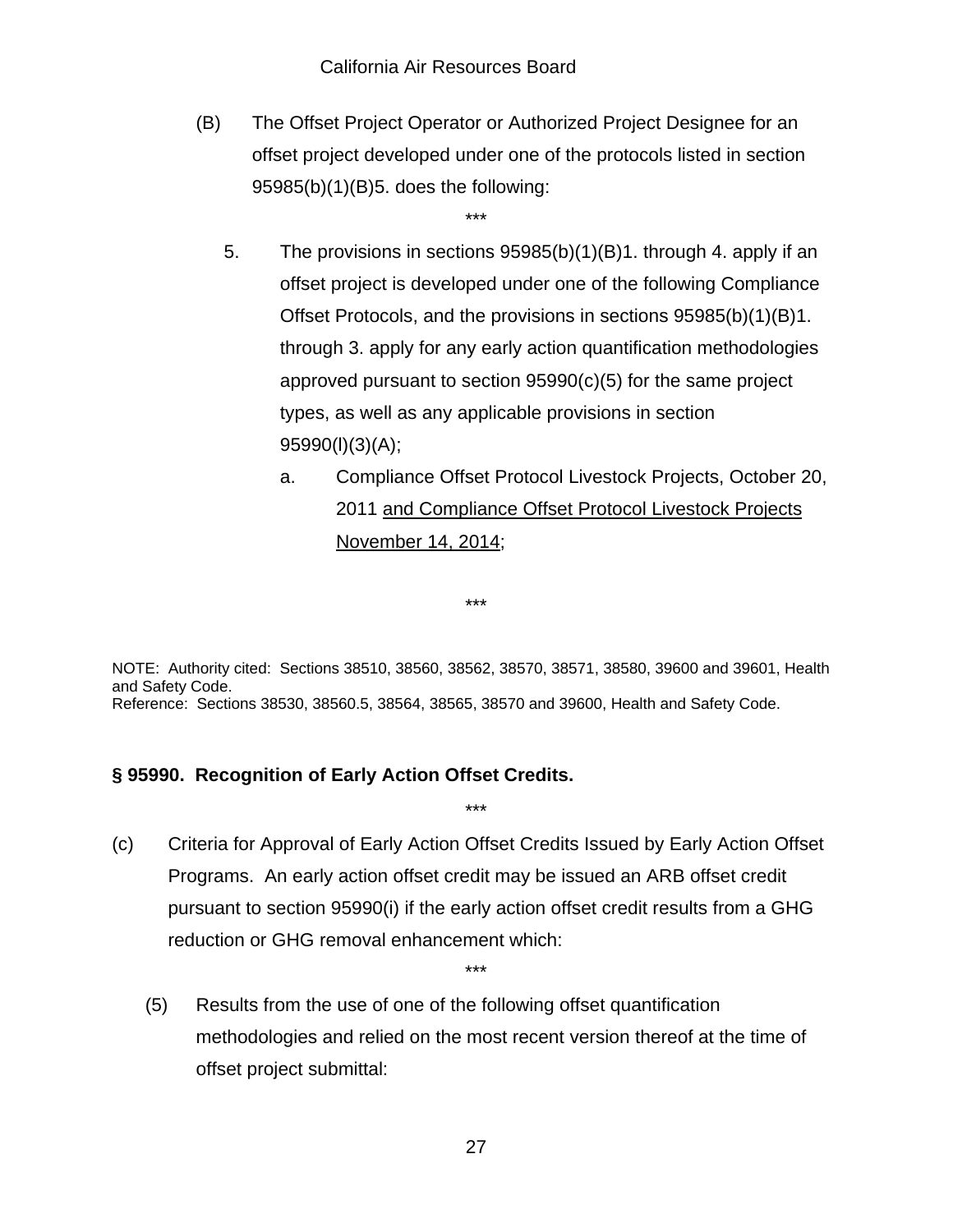- (A) Climate Action Reserve U.S. Livestock Project Protocol versions 1.0 through 3.0;
- (B) Climate Action Reserve Urban Forest Project Protocol versions 1.0 through 1.1;
- (C) Climate Action Reserve U.S. Ozone Depleting Substances Project Protocol version 1.0;
- (D) Climate Action Reserve Forest Project Protocol versions 2.1 and 3.0 through 3.2, if the early action offset project contributes early action offset credits into a buffer account based on its reversal risk calculated according to the most recent version of the Compliance Offset Protocol in section 95973(a)(2)(C)4.U.S. Forest Projects, October 20, 2011; \*\*\*
- (i) Process for Issuance of ARB Offset Credits for Purposes of Early Action. ARB will issue an ARB offset credit that meets the requirements of section 95990(h) in the amount calculated pursuant to section 95990(i)(1) :

\*\*\*

- (1) ARB offset credits will be issued according to the following schedule:
	- (D) ARB offset credits will be issued for early action offset credits generated under Climate Action Reserve Forest Project Protocol version 2.1 and versions 3.0 through 3.2, pursuant to the following: \*\*\*
		- 2. A specified number of the issued ARB offset credits must be placed in the Forest Buffer Account for each early action reporting period eligible and applicable pursuant to section 95990(c)(1) using the following equation:

$$
ARB_{Buffer} = ARB_{issue} \times Max[RR_{E AOP}, RR_{COP}]
$$

Where: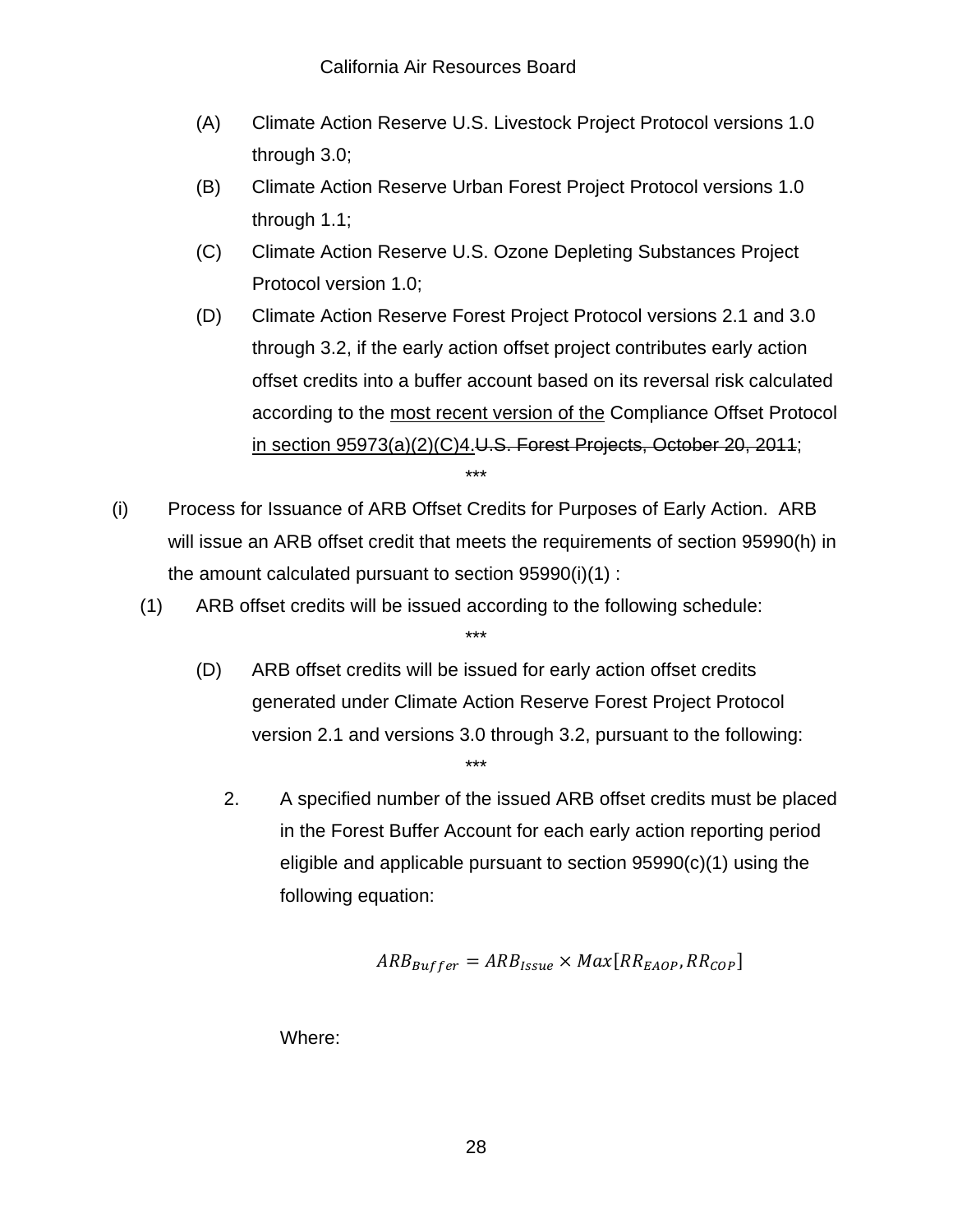#### California Air Resources Board

"ARB<sub>Buffer</sub>" is the number of ARB offset credits issued for the early action reporting period to be placed in the ARB Forest Buffer Account;

"ARB<sub>Issue</sub>" is the total number of ARB offset credits issued by ARB into the Issuance Account, including the ARB offset credits to be placed into the Forest Buffer Account, for transitioning the early action offset credits requested by the Offset Project Operator, Authorized Project Designee, or holder(s) for an early action reporting period as calculated in sections  $95990(i)(1)(D)(3.14a)$ ,  $(b.)$ or (c.) below, as applicable;

"Max" is the larger of the two values  $[RR_{FAOP}, RR_{COP}]$ ;

" $RR<sub>FAOP</sub>$ " is the reversal risk rating percentage applied by the Early Action Offset Program to calculate the number of early action offset credits placed in the Early Action Offset Program's buffer account for forest projects at the time of early action offset credit issuance by the Early Action Offset Program for an early action reporting period; and

" $RR_{COP}$ " is the reversal risk rating percentage that must be applied to an early action forest offset project pursuant to the projectspecific reversal risk rating calculation in the most recent version of the Compliance Offset Protocol in section  $95973(a)(2)(C)(4.)$ , for an early action reporting period.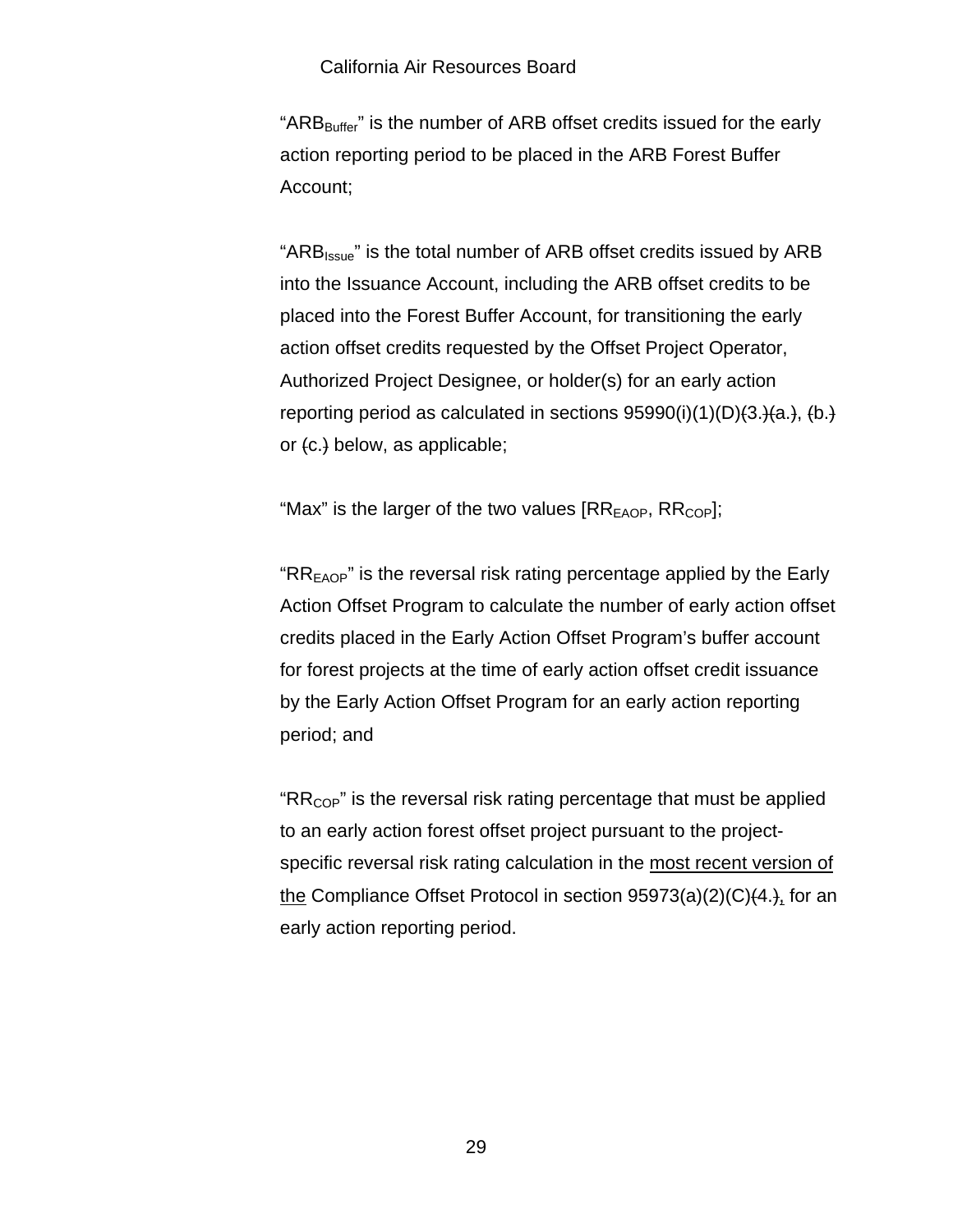- a. ARB will calculate the reversal risk rating percentage for  $RR<sub>CoP</sub>$  for the early action reporting period for the early action offset project according to the requirements in the most recent version of the Compliance Offset Protocol in section 95973(a)(2)(C)(4.).
- b. When calculating the reversal risk rating percentage using the most recent version of the Compliance Offset Protocol in section 95973(a)(2)(C)(4.) ARB will use the maximum value for each risk category in the Compliance Offset Protocol unless the original early action verification included a review of the criteria for determining the risk and verified the requirements for calculating the risk category.

3. ARB will determine the number of ARB offset credits that may be issued to the Offset Project Operator, Authorized Project Designee, or holder(s), if applicable, for each early action reporting period for which ARB offset credits are issued as follows:

\*\*\*

a. If the following condition applies, and no early action offset credits have yet been canceled or retired from the Early Action Offset Program's buffer account for forest projects for the early action reporting period, then ARB will issue one ARB offset credit for each early action offset credit that meets the requirements of this section for which the Offset Project Operator, Authorized Project Designee, or holder(s), if applicable, are seeking issuance of ARB offset credits, plus an amount of ARB offset credits equal to the associated credits transferring over from the Early Action Offset Program's buffer account for forest projects, for an early action reporting period:

30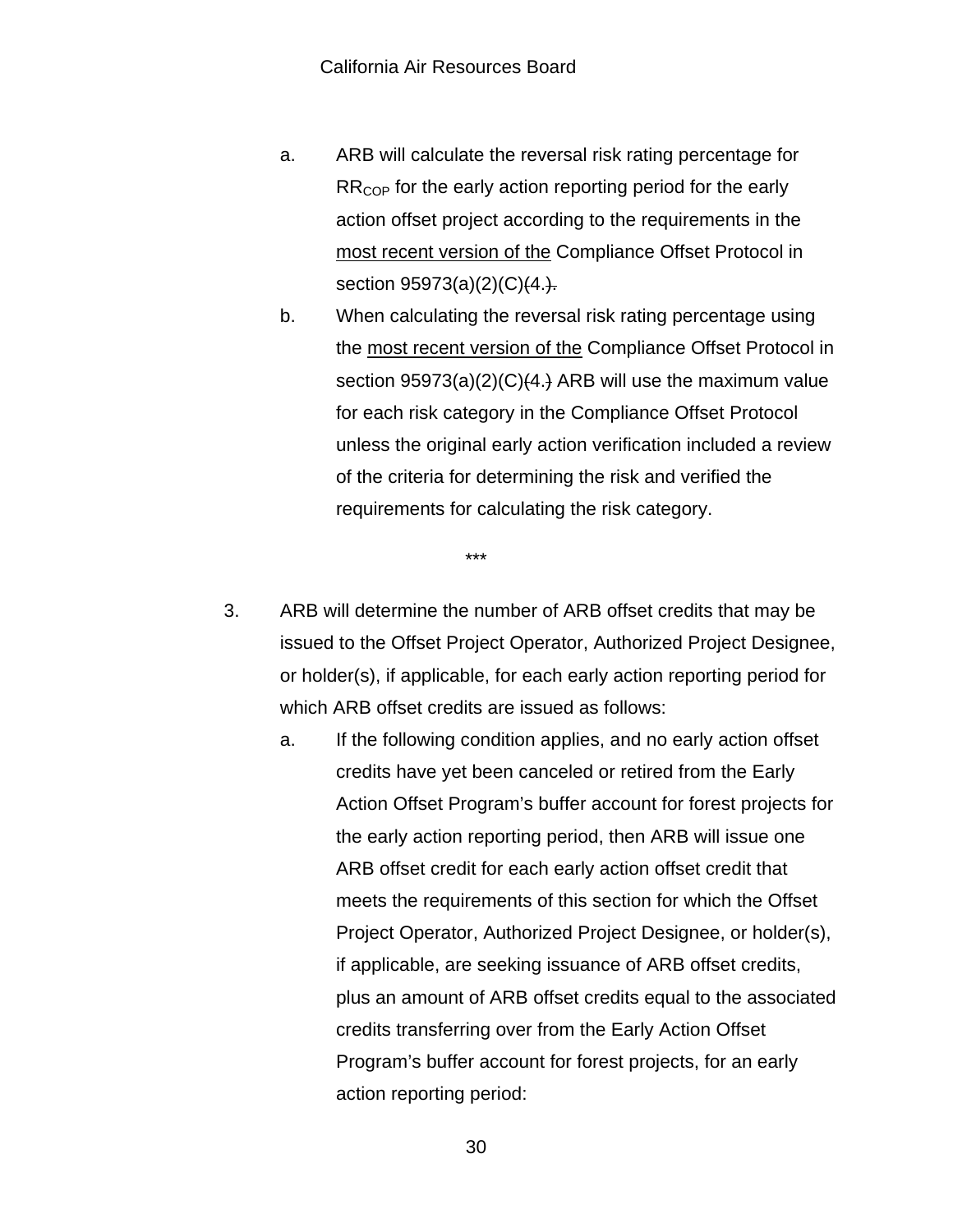If: 
$$
RR_{E AOP} \geq RR_{COP}
$$

Then: 
$$
ARB_{Issue} = \frac{ARB_{Request}}{(1 - RR_{EAOP})}
$$

Where:

"ARB<sub>Issue</sub> is the total number of ARB offset credits issued by ARB into the Issuance Account, including the ARB offset credits to be placed into the Forest Buffer Account, for transitioning the early action offset credits requested by the Offset Project Operator, Authorized Project Designee, or holder(s) for an early action reporting period, based on the amount of ARB offset credits for which the party is seeking issuance;

" $ARB<sub>Request</sub>$ " is the number of early action offset credits that meet the requirements of this section for which the Offset Project Operator, Authorized Project Designee, or holder(s), if applicable, are seeking issuance of ARB offset credits for an early action reporting period;

" $RR<sub>EAOP</sub>$ " is the risk-reversal rating percentage applied by the Early Action Offset Program to calculate the number of early action offset credits that were placed into the Early Action Offset Program's buffer account for forest projects at the time of early action offset credit issuance by the Early Action Offset Program for each early action reporting period; and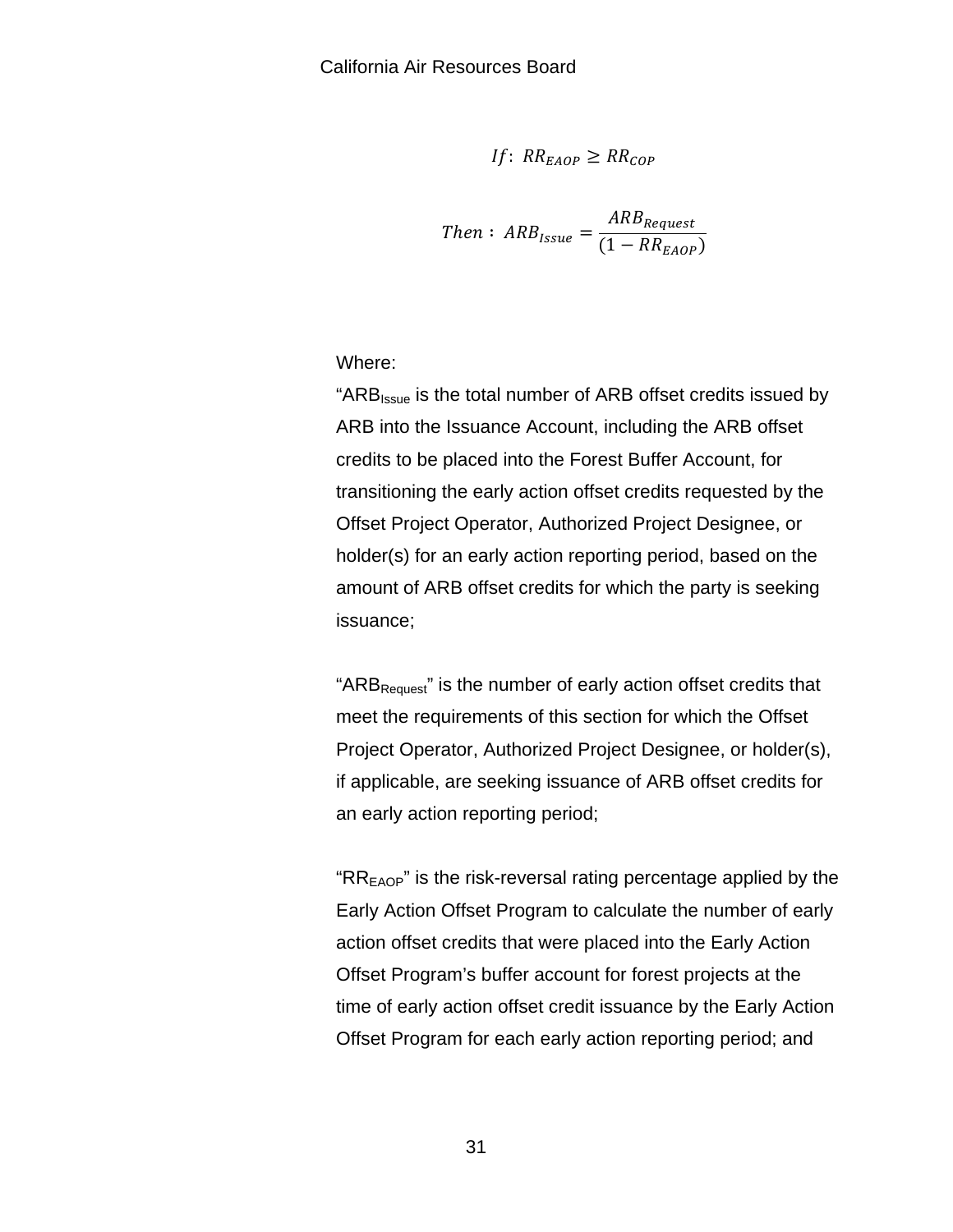#### California Air Resources Board

" $RR_{COP}$ " is the reversal risk rating percentage that must be applied to the early action forest offset project pursuant to the project-specific reversal risk rating calculation in the most recent version of the Compliance Offset Protocol in section 95973(a)(2)(C)4. for an early action reporting period.

\*\*\*

b. If the Early Action Offset Program's reversal risk rating percentage is less than the reversal risk rating calculated using the most recent version of the Compliance Offset Protocol in section 95973(a)(2)(C)4., and no early action offset credits have yet been canceled or retired from the Early Action Offset Program's buffer account for forest projects for the early action reporting period, the following equation will determine the number of ARB offset credits to be issued for each early action reporting period:

Then: 
$$
ARB_{Issue} = \frac{ARB_{Request}}{(1 - RR_{EAOP})}
$$

Where:

"ARBIssue" is the total number of ARB offset credits issued by ARB into the Issuance Account, including the ARB offset credits to be placed into the Forest Buffer Account, for transitioning the early action offset credits requested by the Offset Project Operator, Authorized Project Designee, or holder(s) for an early action reporting period, based on the amount of ARB offset credits for which the party is seeking issuance;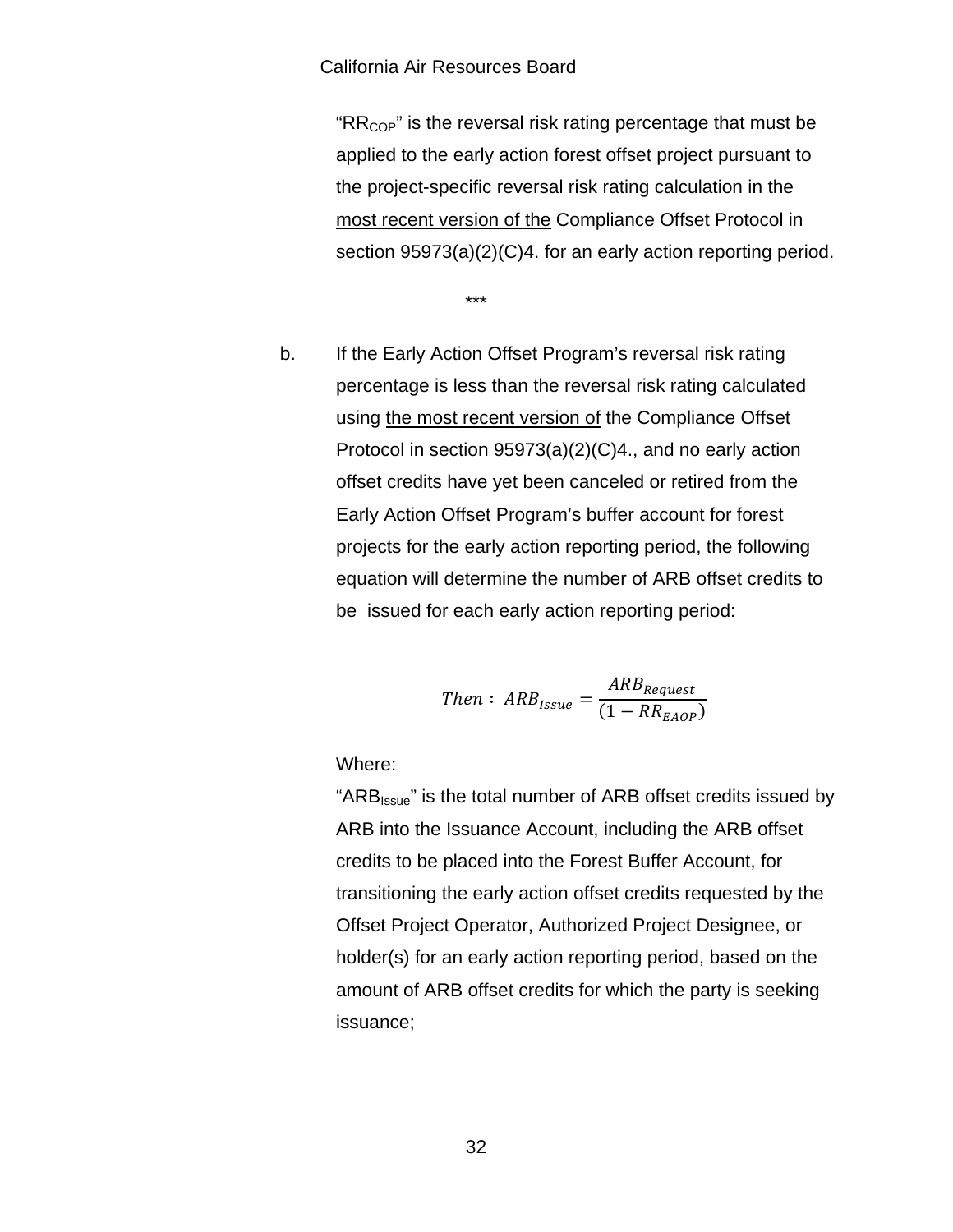#### California Air Resources Board

" $ARB<sub>Request</sub>$ " is the number of early action offset credits that meet the requirements of this section for which the Offset Project Operator, Authorized Project Designee, or holder(s), if applicable, are seeking issuance of ARB offset credits for an early action reporting period;

" $RR<sub>EAOP</sub>$ " is the risk-reversal rating percentage applied by the Early Action Offset Program to calculate the number of early action offset credits that were placed into the Early Action Offset Program's buffer account for forest projects at the time of early action offset credit issuance by the Early Action Offset Program for each early action reporting period; and

" $RR_{\text{COP}}$ " is the reversal risk rating percentage that must be applied to the early action forest offset project pursuant to the project-specific reversal risk rating calculation in the Compliance Offset Protocol in section 95973(a)(2)(C)4., for an early action reporting period.

\*\*\*

- 4. If there is an unintentional reversal for any early action forest offset project, even after it transitions to ARB's Compliance Offset Protocol U.S. Forest Projects, October 20, 2011in section 95973(a)(2)(C)4., the provisions in section 95983(b) and (d) apply.
- 5. If there is an intentional reversal for any early action forest offset project, even after it transitions to ARB's Compliance Offset Protocol U.S. Forest Projects, October 20, 2011in section 95973(a)(2)(C)4., the provisions in section 95983(c) and (d) apply.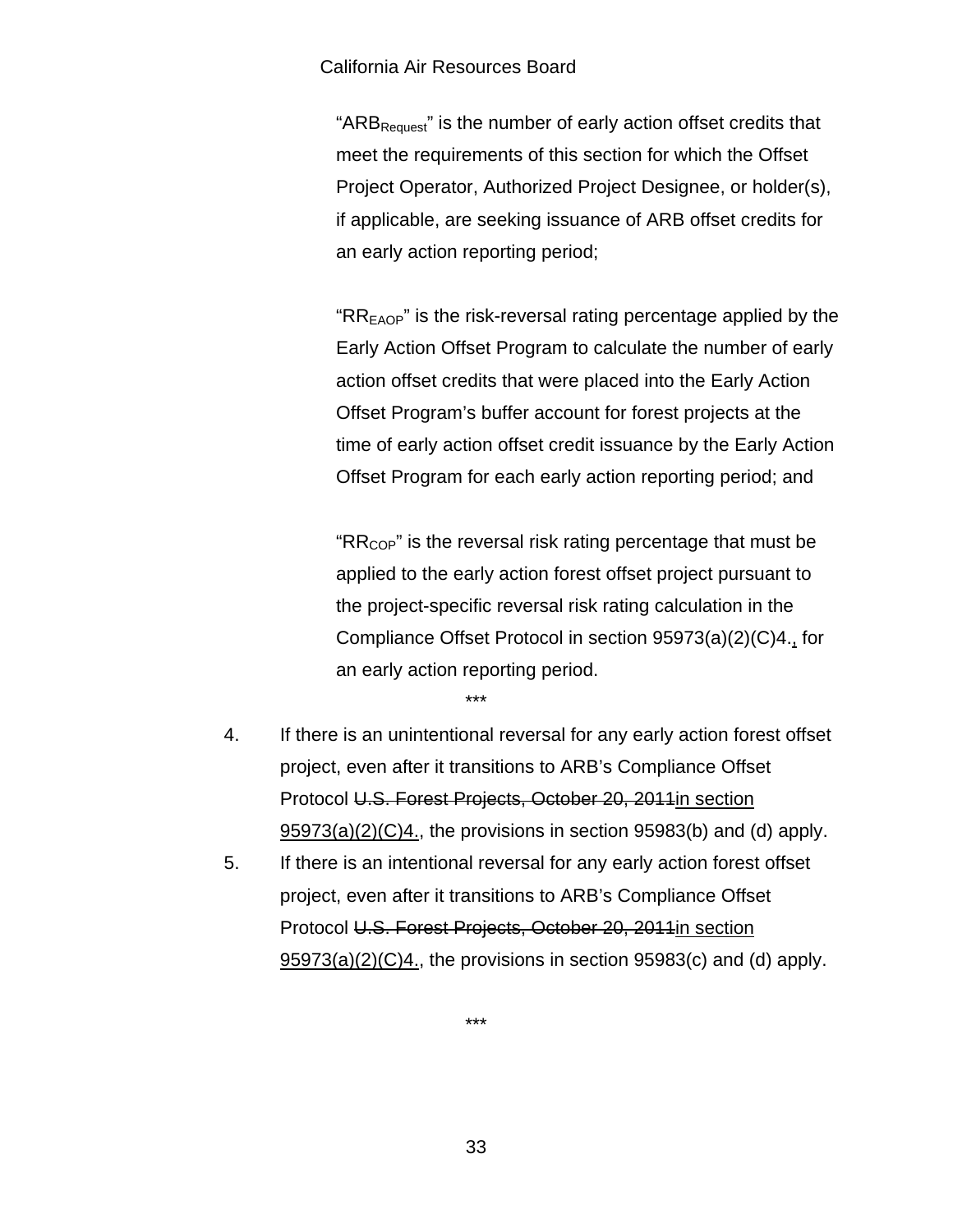- (H) If an early action offset project is issued ARB offset credits pursuant to section 95990(i)(1)(D) and transitions from Climate Action Reserve Forest Project Protocol version 2.1 to the most recent version of the Compliance Offset Protocol U.S. Forest Projects, October 20, 2011in section 95973(a)(2)(C)4. pursuant to section 95990(k) the early action offset project may calculate its project baseline pursuant to section 95990(k)(1)(D) and use the following method to determine if it could qualify for additional early action offset credits:
	- 1. Based on the project baseline calculated in section 95990(k)(1)(D), the early action offset project must calculate and sum the net GHG emission reductions and GHG removal enhancements it achieves following all the provisions of the most recent version of the Compliance Offset Protocol U.S. Forest Projects, October 20,  $2011$ in section 95973(a)(2)(C)4. and the requirements in this article, from the date of offset project commencement under the Early Action Offset Program through the date the early action offset project applies for transition pursuant to section 95990(k).
- (k) Transition of Early Action Offset Projects to the Compliance Program.
	- (1) Early Action Offset Project Transition to ARB Compliance Offset Protocols. Early action offset projects must transition to ARB Compliance Offset Protocols no later than February 28, 2015, by submitting listing information required pursuant to section 95975 to ARB or an Offset Project Registry and having that listing approved:

\*\*\*

(A) Early action offset projects using Climate Action Reserve U.S. Livestock Project Protocol versions 1.0 through 3.0 must use and meet all the requirements in the most recent version of the Compliance Offset Protocol Livestock Projects, October 20, 2011in section 95973(a)(2)(C)2.;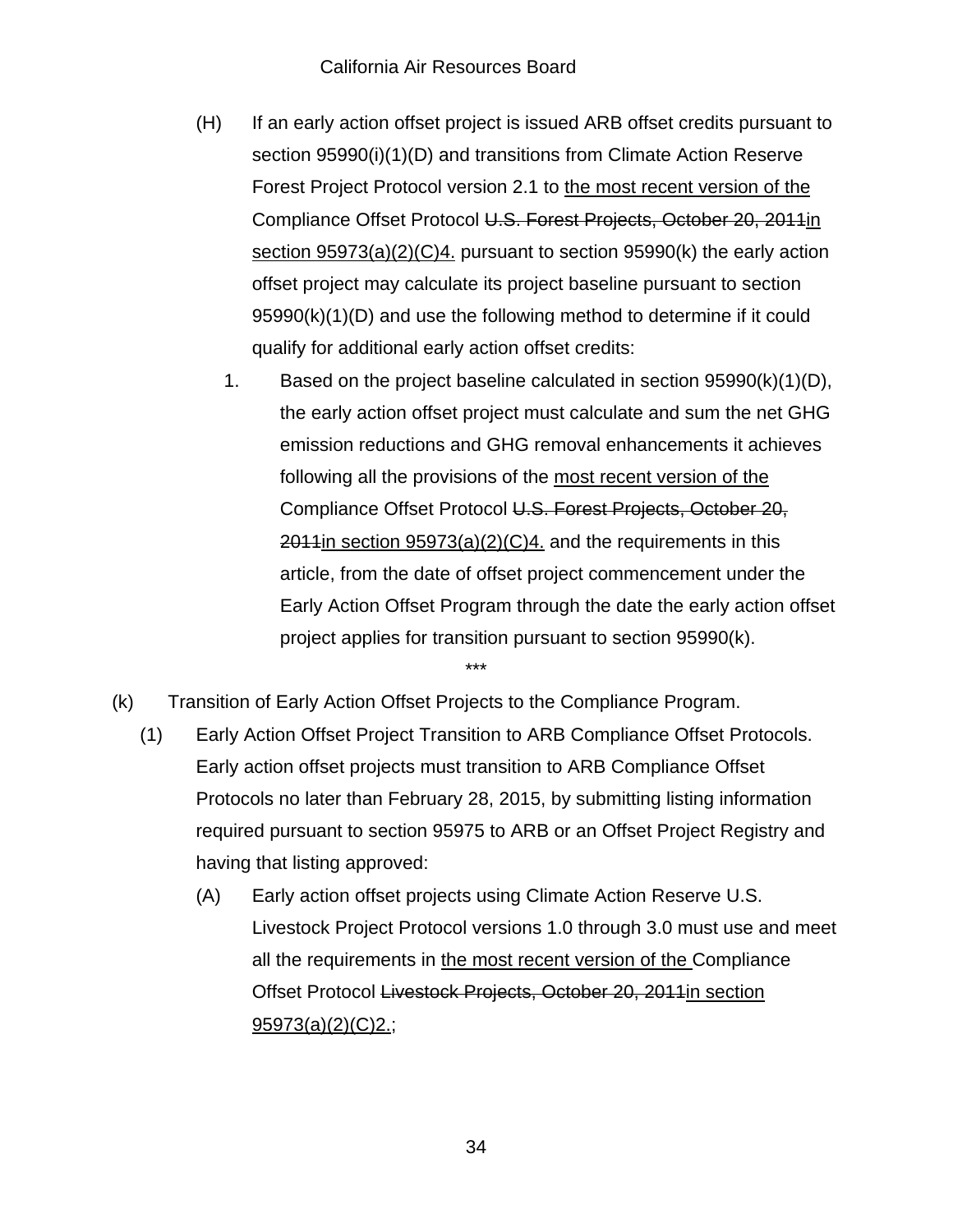- (B) Early action offset projects using Climate Action Reserve Urban Forest Project Protocol versions 1.0 through 1.1 must use and meet all the requirements in Compliance Offset Protocol Urban Forest Projects, October 20, 2011;
- (C) Early action offset projects using Climate Action Reserve U.S. Ozone Depleting Substances Project Protocol version 1.0 must use and meet all the requirements in the most recent version of the Compliance Offset Protocol Ozone Depleting Substances Projects, October 20, 2011in section 95973(a)(2)(C)1.;
- (D) Early action offset projects using Climate Action Reserve Forest Project Protocol version 2.1 must use and meet all the requirements in the most recent version of the Compliance Offset Protocol U.S. Forest Projects, October 20, 2011 in section 95973(a)(2)(C)4. At the time of transition the early action offset project must calculate its project baseline according to all the provisions in the most recent version of the Compliance Offset Protocol U.S. Forest Projects, October 20,  $2011$ in section  $95973(a)(2)(C)4$ ., and the requirements in this article over the period of time from the date of offset project commencement under the Early Action Offset Program to the date the early action offset project applies for transition pursuant to section 95990(k), plus one-hundred years. This project baseline will remain valid for the duration of the offset project life. Registry offset credits and ARB offset credits issued for the first Reporting Period after the early action offset project is listed pursuant to section 95975 using the most recent version of the Compliance Offset Protocol U.S. Forest Projects, October 20, 2011in section 95973(a)(2)(C)4., will only be for the increased carbon stocks beyond what was already issued early action offset credits in the last year before the early action offset project transitioned to a Compliance Offset Protocol pursuant to this section;

35